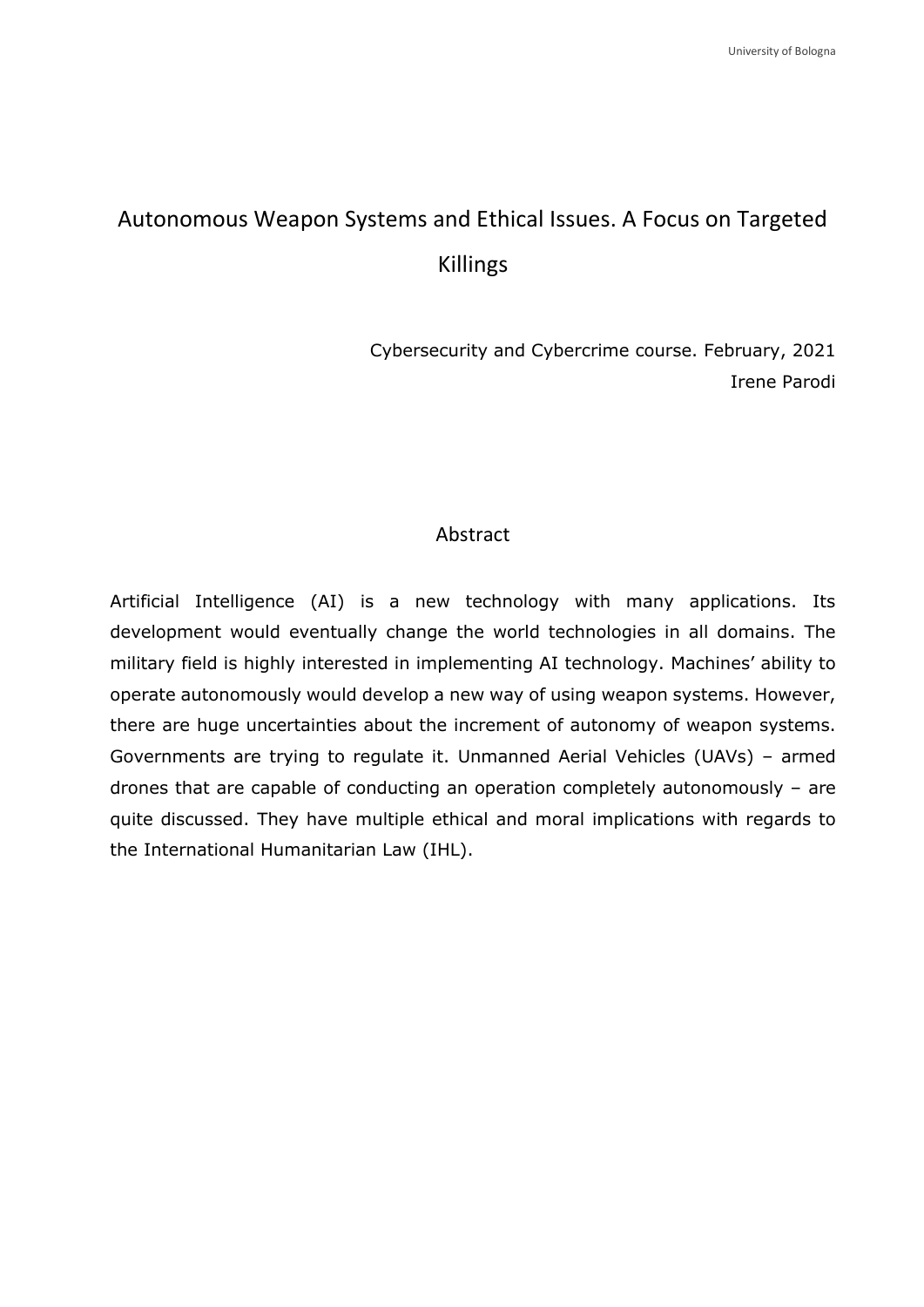# Introduction

Military is driven by the need of change. It is always on the pursuit of faster, better, and stronger weapons or technologies. Artificial Intelligence (AI) has advanced quickly in the last few years, and it has the potential to impact all the domains and the level of warfare.<sup>1</sup> There is not a specific definition of Artificial Intelligence, but it can be said that "AI is the capability of a computer system to perform tasks that normally require human intelligence, such as visual perception, speech recognition and decision-making".<sup>2</sup>

Though AI has been developing since 1956, since 2010 the interest in the field started to increase. This occurred particularly because of three important technological developments, which accelerated AI evolution: the availability of "big data" sources, the progress in machine learning approaches, and the increases in the computer processing power. AI technology has important and useful applications (in both civil and military) that can enhance human life. Yet, it can be an issue because of the level of autonomy that this technology can reach, particularly in the military field. The human-machine relationship is another important issue that has also legal implications involving the international community and the Law of War.<sup>3</sup>

This work tries to analyse the debate on ethical and legal implication of AI in the battlefield. In the first part, it will address the relationships between humans and machines and how the international community is trying to address the issue in legal and ethical terms. Then, a second section will explain autonomy in weapon systems in different domains accordingly to 2017 Stockholm International Peace Research Institute dataset. Finally, it will underline the implications of the target detection and targeted killing from an ethical perspective.

<sup>2</sup> M. L. Cumming, "Artificial Intelligence and the Future of Warfare", in *Chatham House* (2017), 2. https://www.chathamhouse.org/sites/default/files/publications/research/2017-01-26-artificialintelligence-future-warfare-cummings.pdf . (05/02/2021).

<sup>&</sup>lt;sup>1</sup> Gloria Shkurti Özdemir, "Artificial Intelligence application in the military: the case of United State and China", in *SETA*, n. 51 (2019), 8. [https://www.setav.org/en/analysis-artificial-intelligence-application](https://www.setav.org/en/analysis-artificial-intelligence-application-in-the-military-the-case-of-united-states-and-china/)[in-the-military-the-case-of-united-states-and-china/.](https://www.setav.org/en/analysis-artificial-intelligence-application-in-the-military-the-case-of-united-states-and-china/) (05/02/2021).

<sup>&</sup>lt;sup>3</sup> Shkurti Özdemir, "Artificial Intelligence application in the military", 9.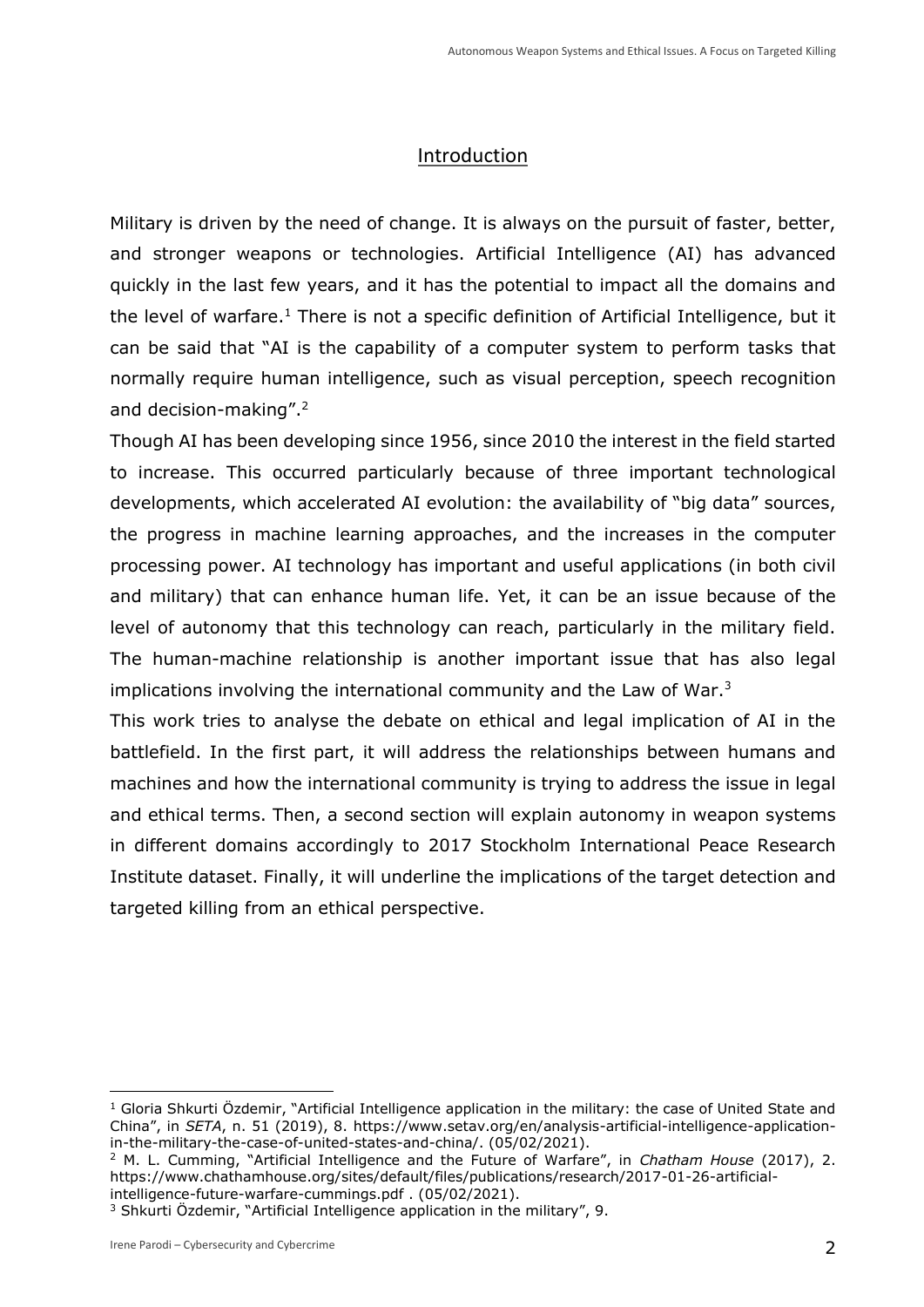## Human-machine relationships and their ethical and legal implications

The first step is to understand the differences between an automated system and an autonomous system. The former has a rule-based structure that organise the information in an if-then-else reasoning. It is a deterministic system; thus, for each input the output will always be the same, unless there are malfunctions. Instead, an autonomous system analyses a set of input in a probabilistic prospective. It makes guesses about the best output from the given inputs, and it produces a set of behaviours, so the outputs are not always the same. AI is programming to emulate the human sequence that generally follows the perception-cognition-action information processing loop. As humans perceives something around them, they think about what to do and then act. On the contrary, the computer processes the information coming from the world around it through optimization and verification algorithms, and then acts. The main differences between humans and machines rely in how AI processes the input coming from the world. Autonomous systems – that interact with a dynamic environment – need to create a world model that has to be continually updated. This means that the world is sensed through cameras, microphones, and tactile sensors, and then reconstructed in order to give the machine an accurate view of the world before it makes decisions. The more accurate and update the model, the better the system works.<sup>4</sup>

Applying these concepts to the military field, autonomous weapon systems use this technology. A weapon system is the combination of a weapon and the items associated with its employment. An autonomous weapon system is identified as a weapon system that, once activated, can target objectives without any further human interference. Before analysing the degree of autonomy, it is important to understand the degree of capability that autonomous systems can have compared to humans.<sup>5</sup> Automated and autonomous systems can address a different degree of uncertainty that can occur in a situation of risk – such as weapons release. An automated system may be useful for tasks requiring *skills-based behaviours*, that are basically sensorymotor reactions. An example can be flying an aircraft. But, as the cognitive continuum increases in complexity, the need for *rules-based behaviours* arises. Procedures can

<sup>4</sup> Cumming, "Artificial Intelligence and the Future of Warfare", 3, 4.

<sup>&</sup>lt;sup>5</sup> Michael N. Schmitt, Jeffrey S. Thurnher, ""Out of the Loop": Autonomous Weapon Systems and the Law of Armed Conflict", in *Harvard National Security Journal*, vol. 4 (2013), 234,235. [https://harvardnsj.org/wp-content/uploads/sites/13/2013/01/Vol-4-Schmitt-Thurnher.pdf.](https://harvardnsj.org/wp-content/uploads/sites/13/2013/01/Vol-4-Schmitt-Thurnher.pdf) (05/02/2021).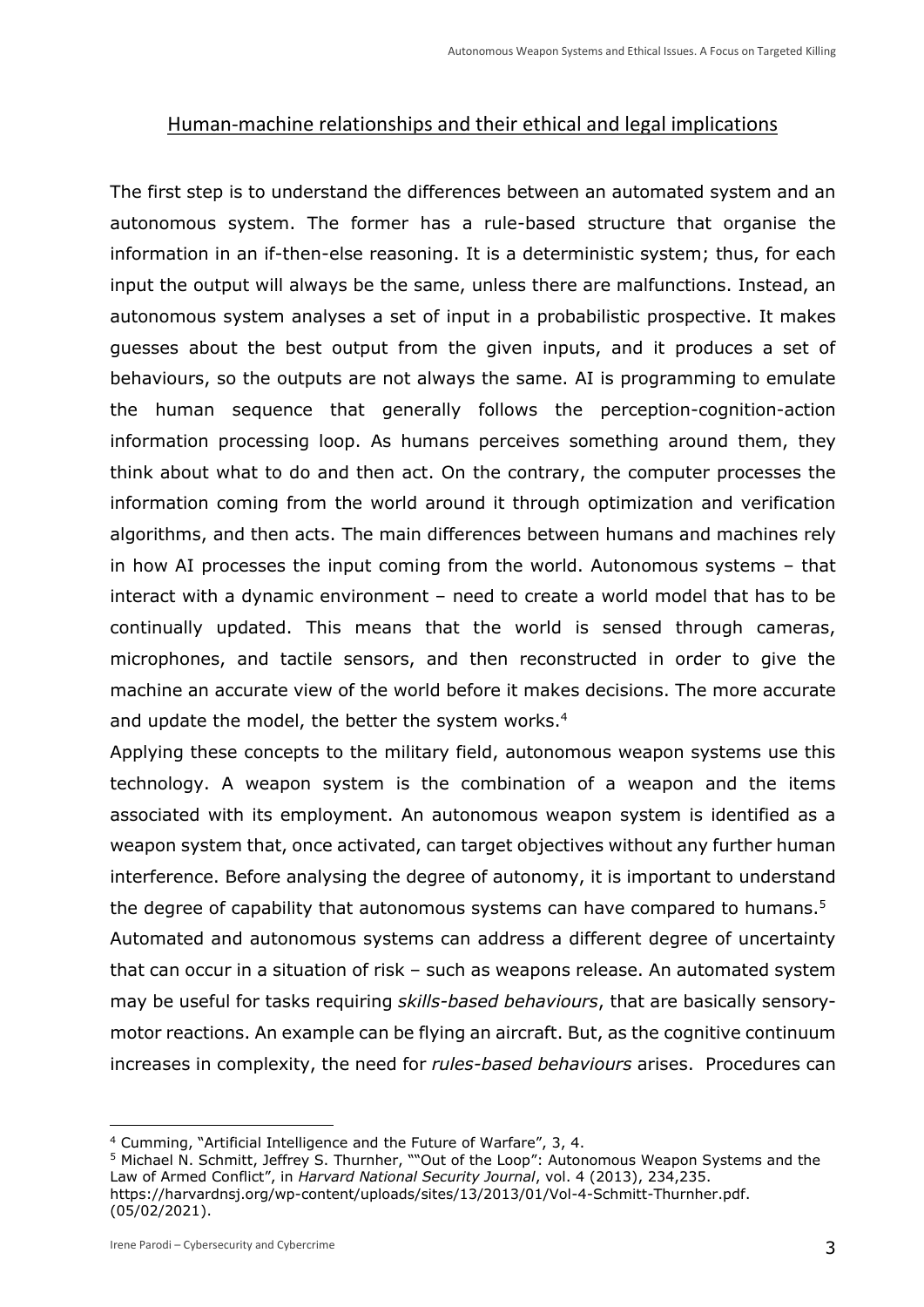help to manage the complexity of various tasks, and rules-based reasoning may assist the decision-making process in determining possible courses of actions. However, with a high level of uncertainty, it is difficult to understand which set of rules need to be applied. In this case, automated systems are not capable of addressing the situation. Indeed, *knowledge-based reasoning* is needed when an established set of rules does not match the situation. Although autonomous systems use cognitive representations of the external world, in time-critical situations – that are by definition ambiguous and vague – algorithms may not be able to understand and achieve feasible solutions. *Expert behaviour* reasoning is necessary to address uncertain scenarios and to find a suitable solution. "The key question for any autonomous system engaged in a safety-critical task (such as weapons release) is whether that system can resolve ambiguity in order to achieve acceptable outcomes  $[...]$  The power of human induction – i.e., the ability to form general rules from specific pieces of information – is critical in a situation that requires both visual and moral judgment and reasoning".<sup>6</sup> Currently, experts believe that decades need to pass until an autonomous system reaches this kind of capability. Nevertheless, the debate about AI autonomy is an important issue in the human-machine relationship.<sup>7</sup>

There are three different degrees of relationship between humans and machines, regarding human's position in the decision-making process. When the human is in the loop, the machine has control on the environment, but the human takes the final decision. This relationship is defined as a *semi-autonomous system*. An example may be a "fire and forget" missile on an aircraft, it is locked to a target identified by the pilot and then it attacks it without any further human involvement.<sup>8</sup> If the human is on the loop, it is a *supervised autonomous system*. The machine can act and decide on its own, however the human can observe the behaviours of AI and intervene if necessary. Examples of human-supervised autonomous systems are the US Aegis at sea and the Patriot on land – both designed to defend against short notice missile attacks – or the Israel's Iron Dome. Others are called automatic weapon defence systems, they are systems that respond nearly automatically when they detect incoming threats. Their main characteristic is that they are fixed. An example is the "close-in weapon system" or "Sea Whiz", which is used for point-defence of warship against incoming missiles, it can detect and immediately attack inbound missiles.<sup>9</sup> In

<sup>6</sup> Cumming, "Artificial Intelligence and the Future of Warfare", 5-7.

<sup>7</sup> Shkurti Özdemir, "Artificial Intelligence application in the military", 9.

<sup>8</sup> Schmitt, "Out of the Loop", 236

<sup>&</sup>lt;sup>9</sup> Ivi., 235, 236.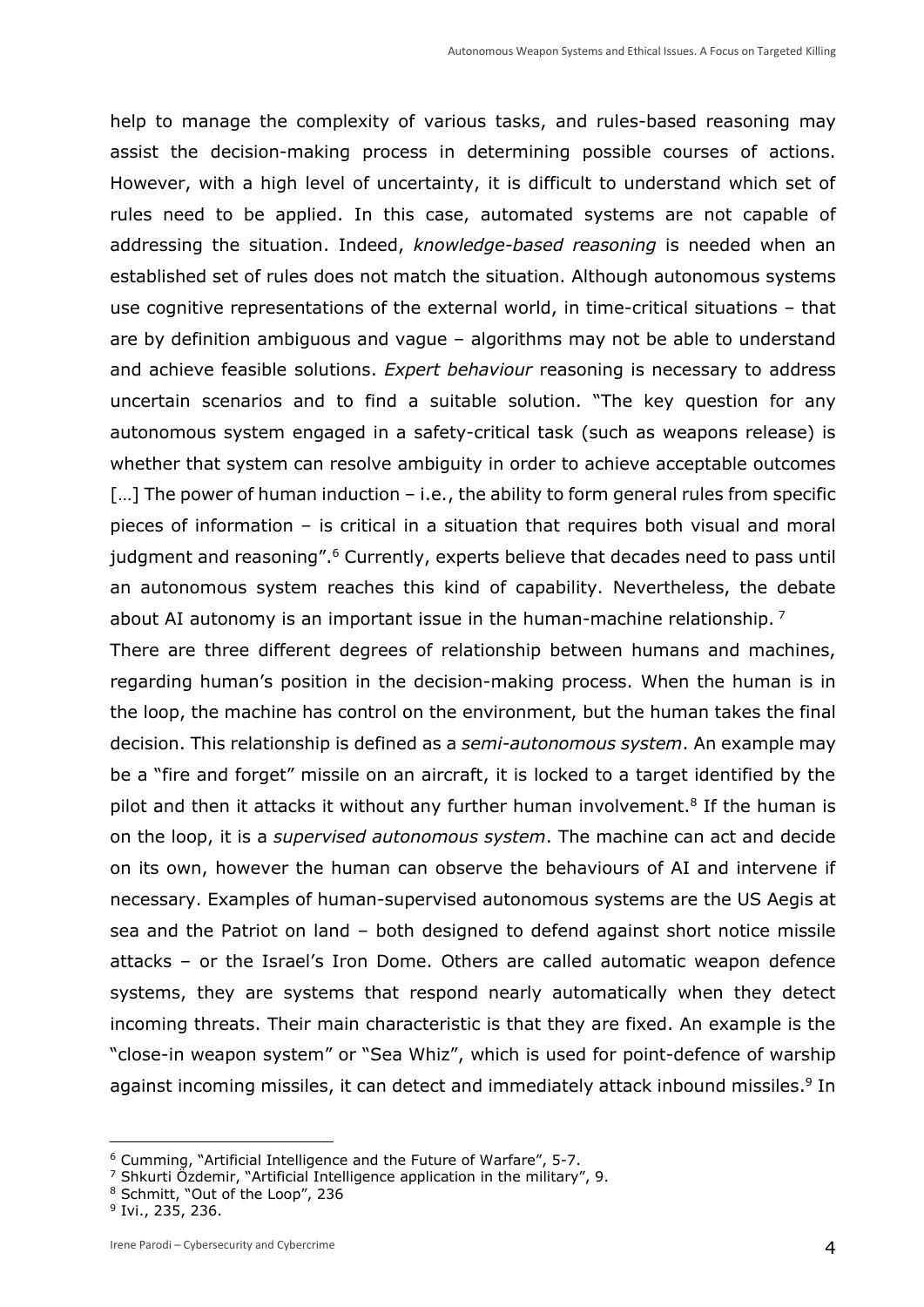the third case, the human is out of the loop and the machine is identified as a *fully autonomous system*. Here the human does not have any control over AI, acting and deciding by itself. The latter case has not yet been reached in the military field. The debates among experts about how much autonomy should be given to weapons using AI is particularly concerned about the so-called Lethal Autonomous Weapon Systems (LAWS).<sup>10</sup>

Indeed, there are different types of existing autonomous weapon systems. Examples are: air defence systems; active protection systems, which shield armoured vehicles by identifying and intercepting anti-tank missiles and rockets; guided munitions, that identify and engage targets that are not in sight of the attacking aircraft; robotic sentries, which have tasks of surveillance; loitering munitions, that can overfly an assigned area in search of targets and to bomb and destroy. The technological reality and prospect of autonomous weapon systems raise an ethical and legal issue: "Is it permissible to let a robotic system unleash destructive force and take attendant lifeor-death decisions without any human intervention?". <sup>11</sup> States started to discuss the normative framework to govern developments, deployments, and uses of autonomous weapon systems. Diplomats have dialogued on this topic since 2014 at the United Nation in Geneve, within the institution of the Convention on Certain Conventional Weapons (CCW). Its main purpose is to restrict and possibly ban weapons that can cause unjustifiable or unnecessary suffering to combatant or affect civilians indiscriminately. Furthermore, the institution created a Group of Governmental Experts (GGE) on lethal autonomous weapon systems, which is the main annual forum where autonomy in weapon systems is debated internationally. An important report written in 2013 by Christof Heyns<sup>12</sup> explains the main ethical and legal concerns about autonomous weapon systems, that can be summarized in four points. First, the compliance with International Humanitarian Law (IHL) requires capabilities that only humans can have. Achieving situational awareness and formulating appropriate judgements in unstructured warfare scenarios, for instance. The second point is about the responsibility ascription problem: by removing human operators from the decision-making process, it would hinder responsibility ascriptions in case of errors. Third, robots' decisions concerning human life would be an affront

<sup>10</sup> Shkurti Özdemir, "Artificial Intelligence application in the military", 10.

<sup>&</sup>lt;sup>11</sup> Daniele Amoroso, Guglielmo Tamburini, "Autonomous Weapons Systems and Meaningful Human Control: Ethical and Legal Issues", in *Curr Robot Rep*, n. 1 (2020), 189.

[https://doi.org/10.1007/s43154-020-00024-3.](https://doi.org/10.1007/s43154-020-00024-3) (05/02/2021).

<sup>&</sup>lt;sup>12</sup> In August 2010 Christof Heyns was appointed as United Nations Special Rapporteur on extrajudicial, summary or arbitrary executions.

[https://www.ohchr.org/en/issues/executions/pages/christofheyns.aspx.](https://www.ohchr.org/en/issues/executions/pages/christofheyns.aspx) (05/02/2021).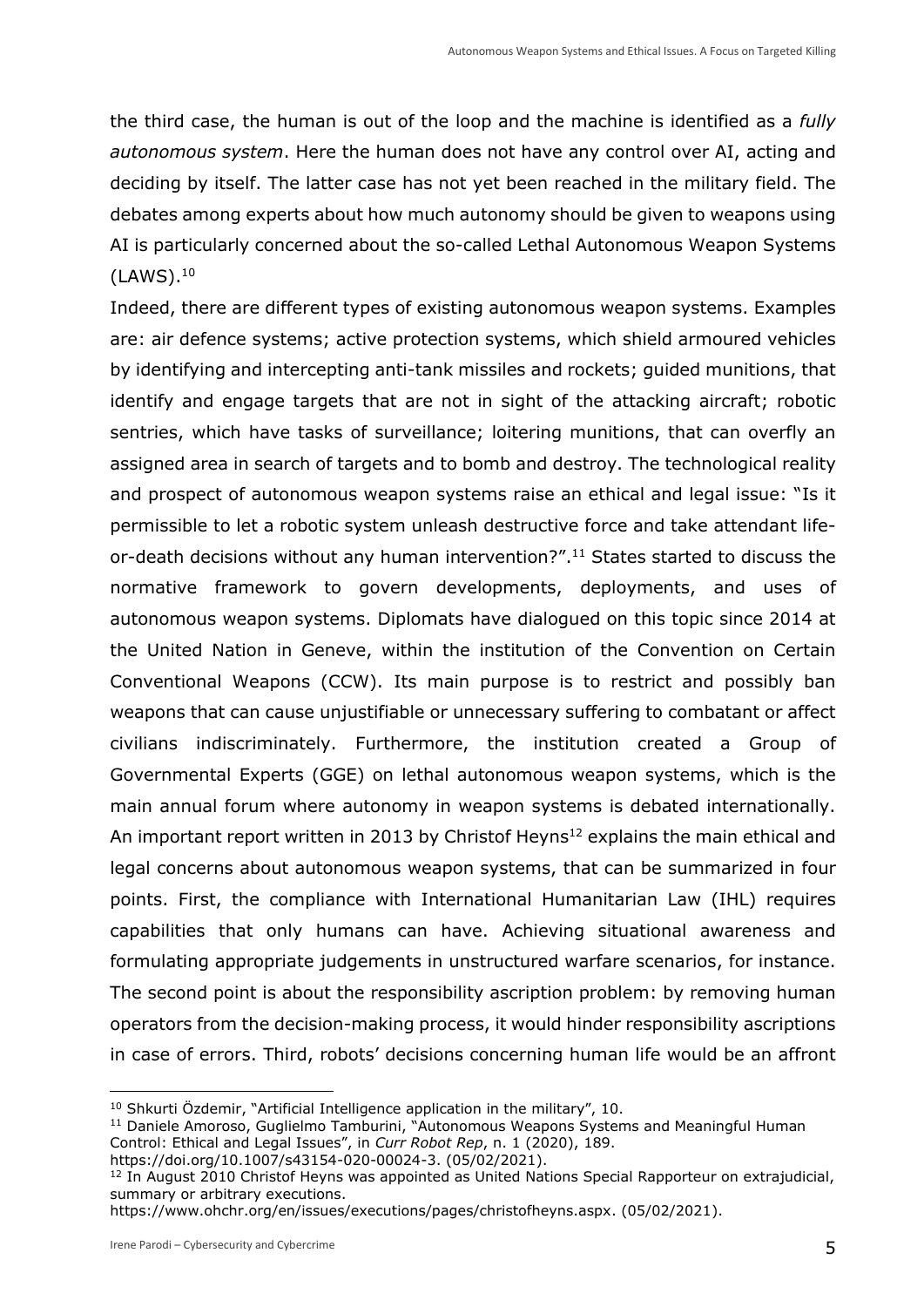to human dignity. The fourth concerns the increasing risk for peace and international stability. Wars would be easier to wage reducing the number of soldiers involved, having unpredictable interaction between autonomous weapon systems and their harmful outcomes, and accelerating the rhythm of war beyond human reactive abilities. Because of these issues, a meaningful human control over autonomous weapon systems should be retained.<sup>13</sup>

Specific policy on the use of autonomous weapon systems were developed, one of them is the *boxed autonomy policy*. It assigns to humans the role of creatin an operational box with which constraining the autonomy of the system, constituted by fixed time period, geographic borders and a predefined target parameter. Another is the *denied autonomy policy*; it "rules out any autonomy whatsoever for weapon systems in the critical targeting function and therefore embodies a most restrictive interpretation of [meaningful human control]". <sup>14</sup> The latter is the *supervised autonomy policy*, which is in the middle between boxed and denied autonomy policies, because it requests humans on the loop. The former policy befits targeting situations, but it is criticised because it does not fit in dynamic targeting situations because they are not known in advance (unanticipated targets), or they are not localizable in advance (unplanned targets), so that they require changes during operations. Instead, the denied policy fulfils the normative which provides for human control as fail-safe actor<sup>15</sup>, accountability attractor<sup>16</sup>, and moral agency enactor<sup>17</sup>. However, it has been criticized because it sets an upscale threshold for machine's autonomy leading to abandon the use of certain weapons that have long been considered acceptable. An example is represented by all the systems classified as Sense and React to Military Objects (SARMO) weapons. They are air defensive systems that autonomously detect, track, and target incoming projectiles. They are used in highly predicable environment with scarce-risk civilian harm. Moreover, they are fixed and have constant human control and monitoring for rapid shutdown. Yet, these systems exceed the denied policy's threshold. Rather, the supervised autonomy policy occupies a middle ground between the denied policy and the boxed one, as it

<sup>&</sup>lt;sup>13</sup> Amoroso, "Autonomous Weapons Systems and Meaningful Human Control", 189.

<sup>&</sup>lt;sup>14</sup> Amoroso, "Autonomous Weapons Systems and Meaningful Human Control", 190.

<sup>&</sup>lt;sup>15</sup> Contributing to prevent a malfunctioning of the weapon from resulting in excessive collateral damages; Amoroso, "Autonomous Weapons Systems and Meaningful Human Control", 189.

<sup>&</sup>lt;sup>16</sup> "to secure the legal conditions for responsibility ascription in case a weapon follows a course of action that is in breach of international law"; Amoroso, "Autonomous Weapons Systems and Meaningful Human Control", 189.

<sup>&</sup>lt;sup>17</sup> "by ensuring that decisions affecting the life, physical integrity, and property of people (including combatants) in- volved in armed conflicts are not taken by non-moral artificial agents"; Amoroso, "Autonomous Weapons Systems and Meaningful Human Control", 189.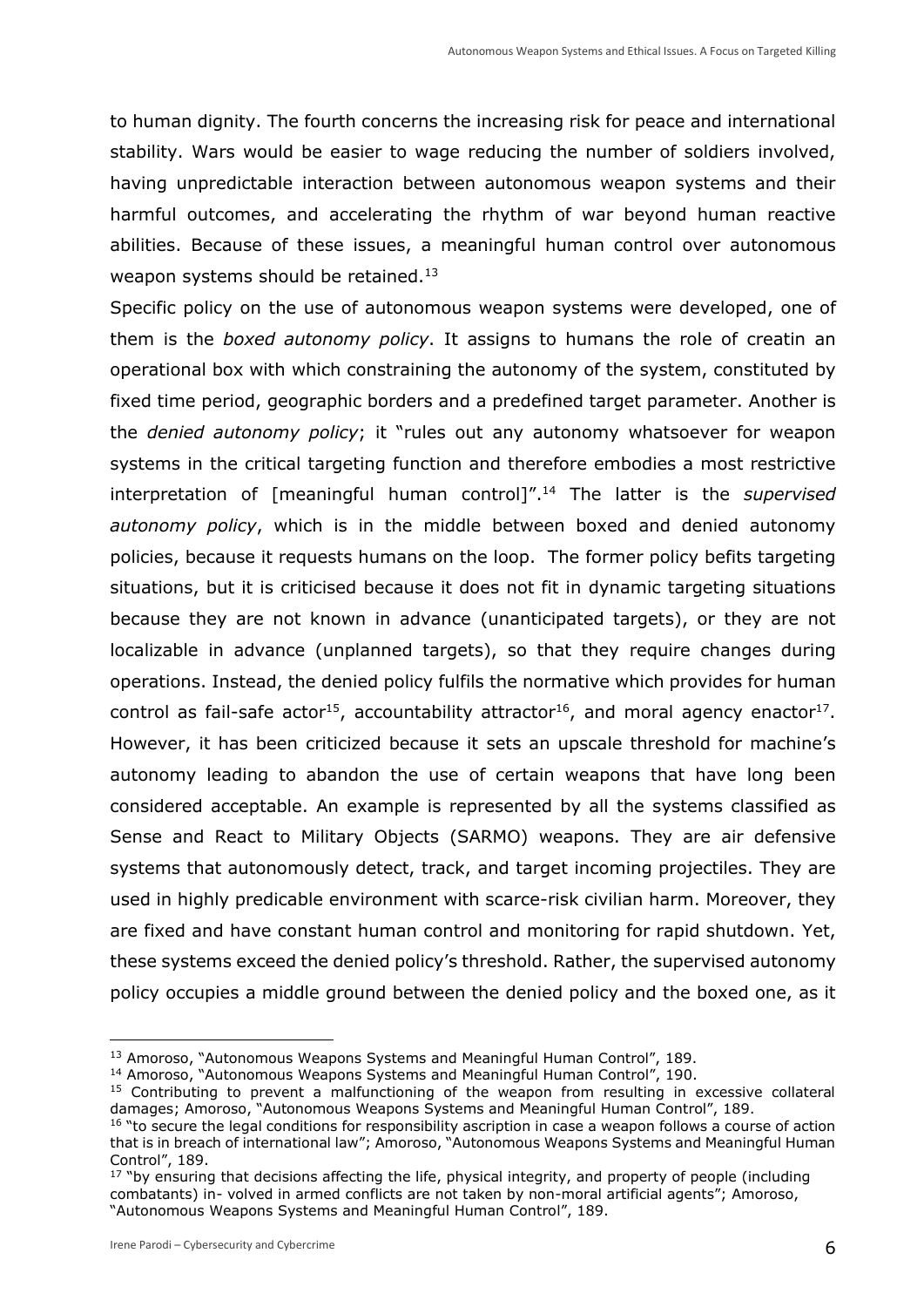requires humans to be on the loop. Although it may be used to defence installations and platforms from attacks – providing that they do not select humans as targets – supervised autonomy would not prevent faster and faster offensive autonomous weapon systems to be developed. Humans would supervise decisions taken at superhuman speed, while leaving the illusion that the human control is still crucial.<sup>18</sup> Analysing the diversity of autonomous weapon systems and their range of application, experts agree on the fact that a uniformed policy is not adequate to address such meaningful human control issue. Noel Sharkey<sup>19</sup> proposed an organization on levels about the autonomous weapon systems critical target selection and engagement functions.<sup>20</sup> Level 1 of autonomy is represented by a human that selects and engages with targets and initiates any attacks. Level 2 occurs when a program suggests alternative targets and a human chooses which one to attack. Then, level 3 is when a program selects targets and a human have to approve the selection before the attack. Level 4 explains the situation in which a program selects and engages targets, but it is supervised by a human that can override machine's choices and abort the attack. Finally, level 5 happens when a program selects targets and stats an attack according to mission's goal – defined at the planning stage – without any further human involvement. Connecting these levels with the policies analysed previously, level 5 basically corresponds to the boxed autonomy policy, where human control is exerted only at the planning stage by human commander. Rather, level 4 corresponds to the supervised autonomy policy. Humans have to be advised against the possibility of automation bias – the human propensity to overtrust machine decision-making process and outcomes – risks and increasing marginalization of human control. However, in certain operational conditions, it may be an acceptable level of human control. At level 3, human operators and weapon systems have the same control's privileges on critical targeting functions. Though, human deliberative role is limited to approve or reject machine's decisions. As for level 4, there is the possibility of automation bias, and it should not be adopted as a general policy. The last two levels correspond to shared control policies. Autonomy of the weapon system is totally absent, as in level 1, or it has just the role of adviser and decision support system for human deliberation, like level 2. Applying these

<sup>18</sup> Amoroso, "Autonomous Weapons Systems and Meaningful Human Control", 189.

<sup>&</sup>lt;sup>19</sup> Noel Sharkey is a professor of AI and Robotics and of Public Engagement at the University of Sheffield. [http://noelsharkey.com/.](http://noelsharkey.com/) (05/02/2021).

<sup>&</sup>lt;sup>20</sup> Noel Sharkey has proposed the organization on levels starting from the autonomous levels introduced in connection with surgical robots, unmanned commercial ships, and automated driving.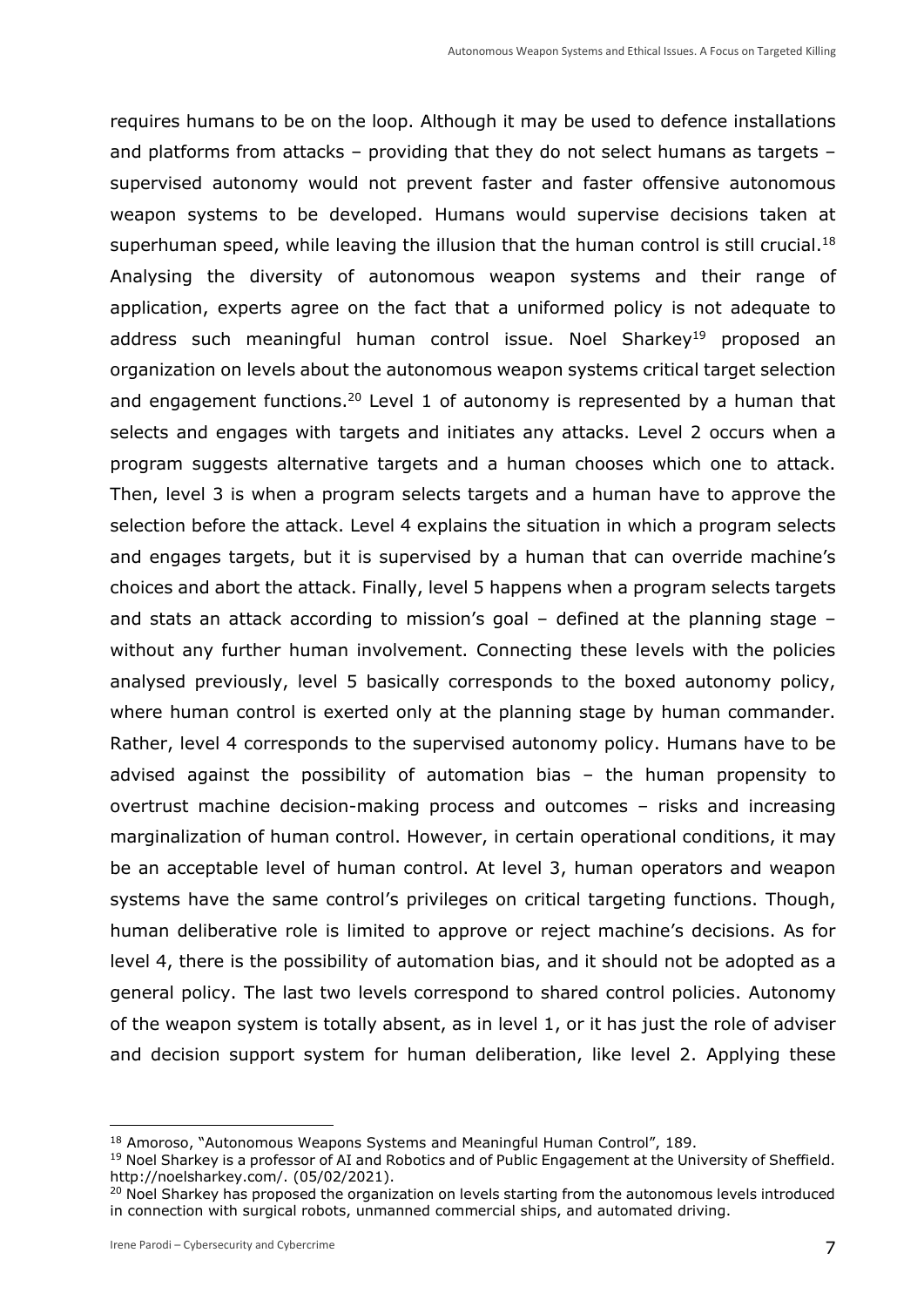levels, it has to be aware of few autonomous weapon systems that have long been considered acceptable in warfare operations, as SARMO systems.<sup>21</sup>

# The current state of autonomy in weapon systems

<sup>&</sup>lt;sup>21</sup> Amoroso, "Autonomous Weapons Systems and Meaningful Human Control", 190, 191.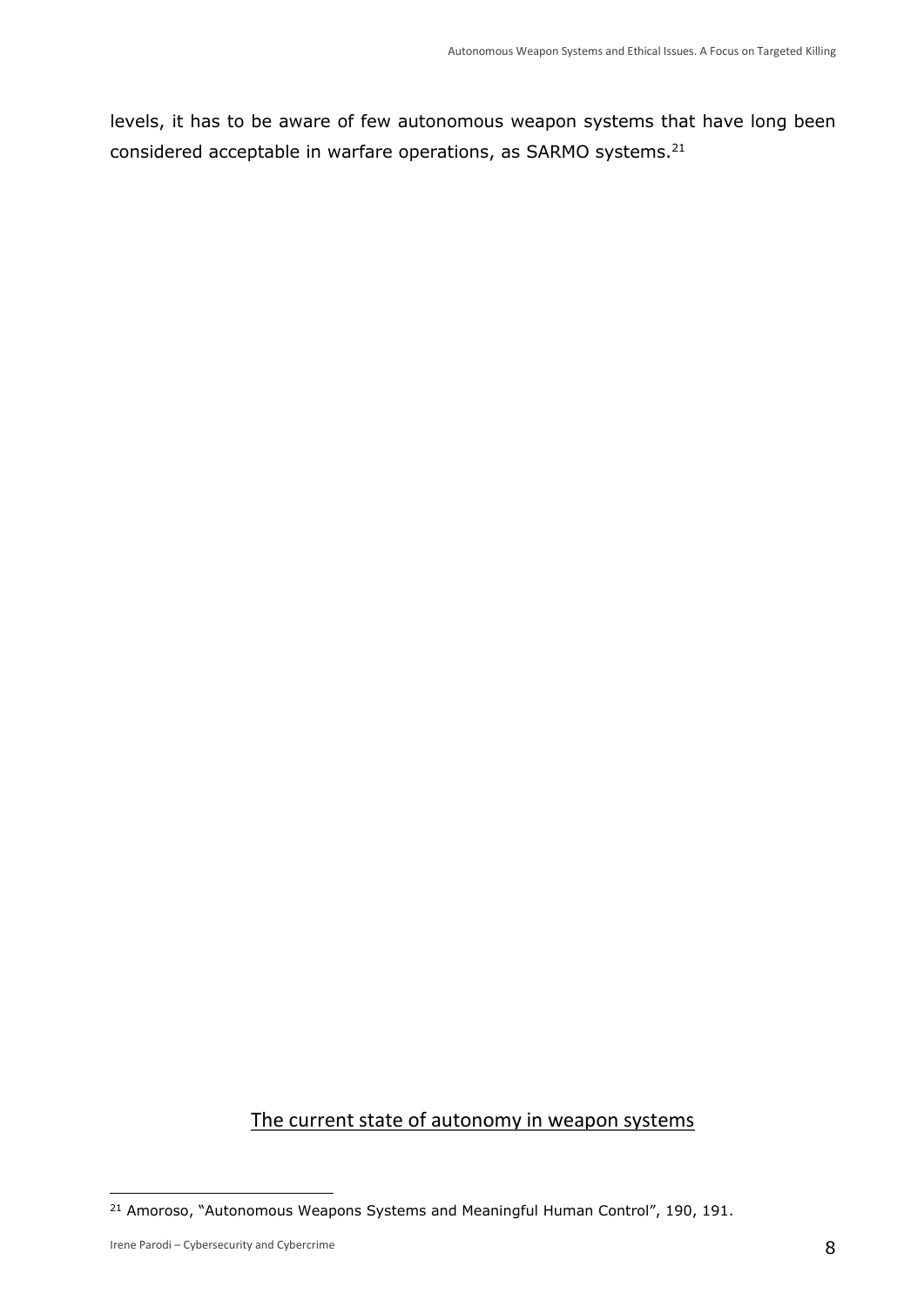In a study of the Stockholm International Peace Research Institute (SIPRI) in 2017, scholars have created a dataset to obtain an overview on the level of autonomy in existing weapon systems. The dataset's report explains in details capabilities and levels of autonomy of the already-existing autonomous weapon systems. Systems are divided into five capability areas: mobility, targeting, intelligence, interoperability, and health management; and they are analysed answering to two questions:

1. What can autonomous systems do and not do autonomously?

2. What is the nature of the human-machine command-and-control relationship when the systems execute the relevant capability autonomously?



*Figure 1 –* Vincent Boulanin, Maaike Verbruggen, *Mapping the Development of Autonomy in Weapon Systems*, (Stockholm: SIPRI, 2017), 21

### *Autonomy for mobility*

Mobility is the predominant area in military systems. Related autonomous functions change greatly in terms of capability, the most developed in exiting systems are homing/follow-me, autonomous navigation, and take-off and landing. With regard to the formers, homing is the system's capability to find and track its target. It is usually applicated in missiles technology. Instead, follow-me is the ability of an unmanned system to follow another system or a soldier. In both cases systems identify and track a target through a radar, acoustic or electromagnetic signal, or an electrooptical or infrared signature. The signal followed is pre-programmed and stored in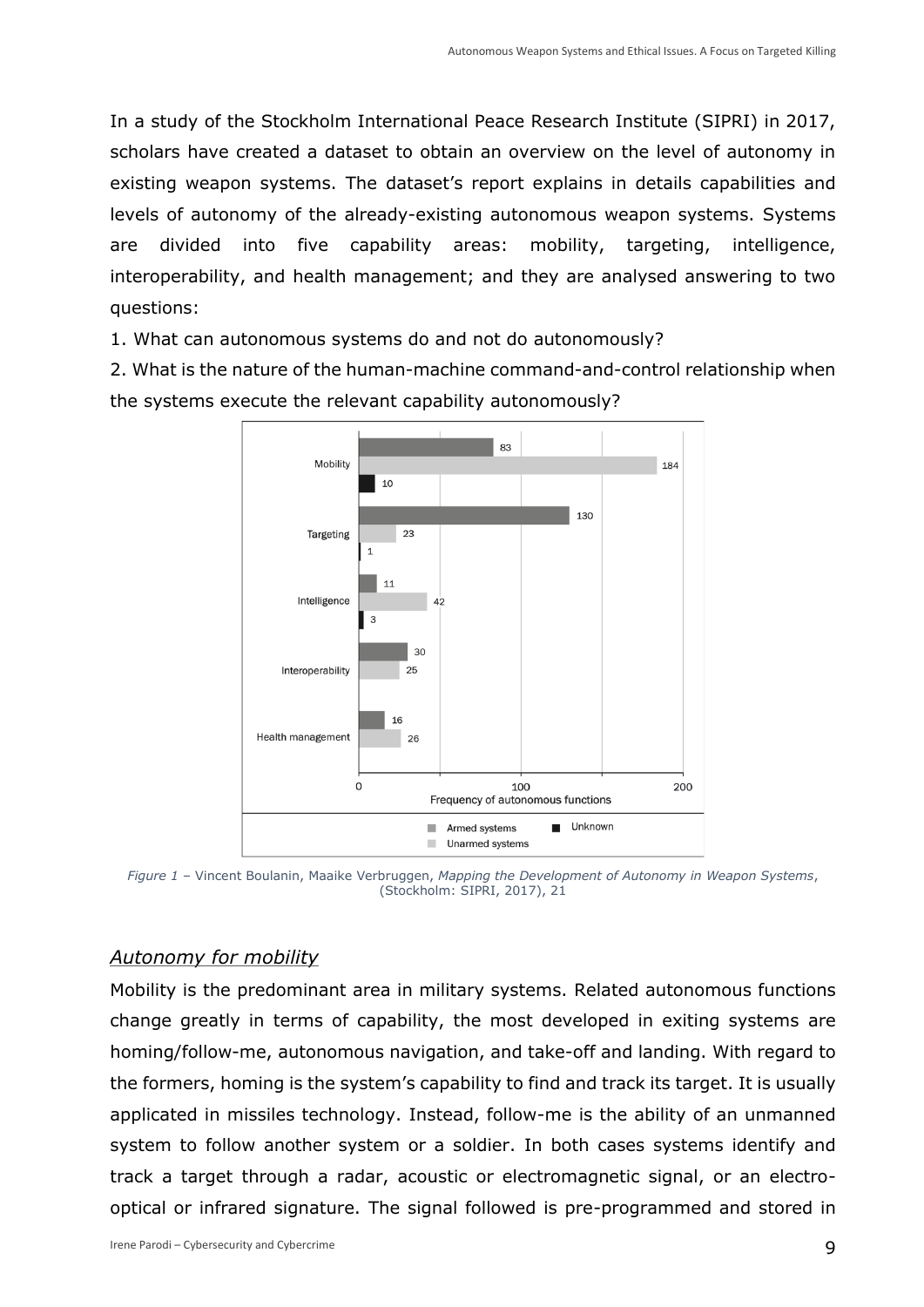the system's memory; thus, existing systems have not the ability to pick up new signals once activated and deployed. As regards the autonomous navigation, it ensures that the system can determine its position and plan a route on its own. The systems that have this capability are not entirely autonomous because they rely on "waypoint navigation" – namely the system merely follows a series of geodetic coordinates set by a human operator. Few systems can plan a route by themselves but the general indicators, as speed, altitude, and mission objective, are set by humans. The autonomy of the systems is also conditioned by the domain in which it has to operate. The land domain, especially in a military context, exposes the system to greater complexity than air and sea. Indeed, existing ground systems with this capability rely on pre-mapping, therefore they can navigate autonomously in areas known in advance. This restriction – due to the state of art vision-based guidance technology that is not sophisticated enough – restricts the type of missions that systems can perform autonomously, such as perimeter surveillance and logistics. Moreover, these systems can operate only in non-adversarial condition, because they do not have sufficient perception or decision-making capabilities to address adversaries that might seek to defeat their guidance systems. Indeed, one of the key vulnerabilities of these systems is that the rely on Global Positioning System (GPS) guidance, making them vulnerable to jamming technologies and cyber-attacks. Concerning the latter abilities, it would be more appropriate to speak about automatic take-off and landing since these systems follow a very strict set of predefined rules, with the entire procedure operated by an algorithm. Anyway, machines have reached the point where they outperform humans in terms of precision and reliability.<sup>22</sup>

The relationship between human-machine command-and-control varies from one system to another, however, such systems are usually used to complement remote control. Indeed, autonomous navigation, homing and follow-me are used mostly to discharge humans from operating the system during phases of the mission where humans' capabilities are not essential. Rather, Autonomous take-off and landing capabilities are aimed at reducing the risk of accident. Nevertheless, there are three different types of systems that once they are launched, they can navigate in complete autonomy. The first category is aerial, land, and maritime systems that are deployed to conduct pre-programmed manoeuvres in known and semi-structured

<sup>22</sup> Vincent Boulanin, Maaike Verbruggen, *Mapping the Development of Autonomy in Weapon Systems,* (Stockholm: SIPRI, 2017), 21-23.

[https://www.sipri.org/sites/default/files/2017-](https://www.sipri.org/sites/default/files/2017-11/siprireport_mapping_the_development_of_autonomy_in_weapon_systems_1117_1.pdf)

<sup>11/</sup>siprireport mapping the development of autonomy in weapon systems 1117 1.pdf (05/02/2021)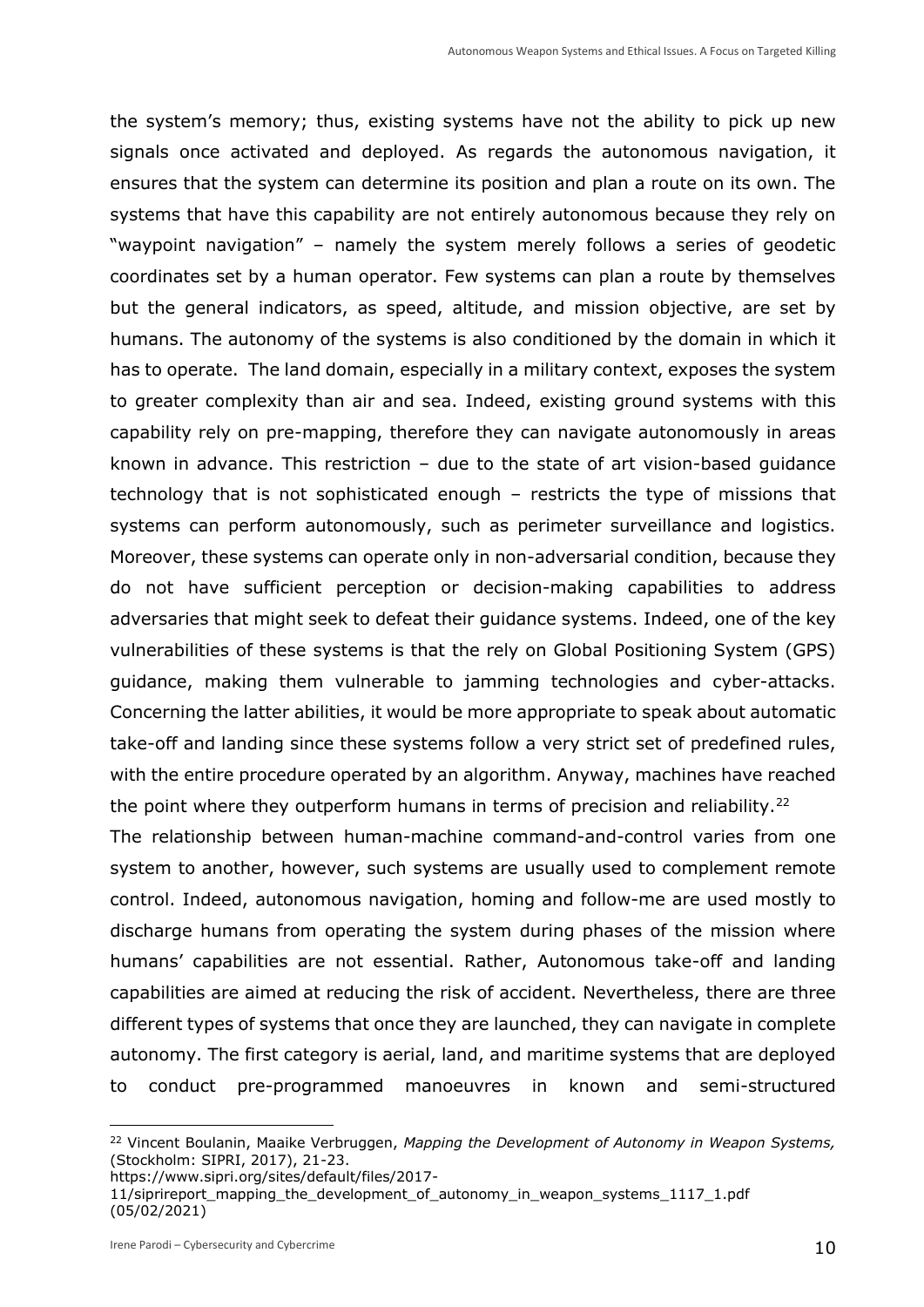environments. The second sees unmanned systems conducting long-term missions in an environment where communications are difficult. And the third category includes missile systems and unmanned combat systems striking targets in communication-denied environments.<sup>23</sup>

#### *Autonomy for targeting*

SIPRI found that the autonomy of targeting is used in at least 154 systems to support at the tactical level targeting process from identification, tracking, prioritization, and selection of targets to, in a few cases, target engagement. Automatic or automated target recognition software (ATR software) was invented in 1970s, and it relies on the principle of pattern recognition. This software is programmed to identify target types based on predefined target signatures. The target has to match these target signatures that are stored in software's identification target library. When multiple targets are identified by the software, it can prioritise among them based on strict predefined parameters that are specific to each operational situation. Automatic target recognition software has not deliberative autonomy. It can only identify and fire upon target types that are already determined by the human operator, and it has no capability to learn new target signatures once deployed. Therefore, there is an open debate over whether it is appropriate to discuss autonomy in relation to target recognition. In the majority of cases, the automatic target recognition software can only target large and well-defined military objects, such as tank, aircraft, submarines, and radar. The software uses simple criteria on the nature of the target to identify it. For example, tanks are recognized according to their shape and height, missiles are typically detected by their speed, radio-frequency emission, while submarines are identified based on their acoustic signature. Robotic sentry weapons<sup>24</sup> are the only type of system that uses the automatic target recognition software to detect human targets, but it cannot distinguish between soldier and civilians. Moreover, the systems using Automatic Target Recognition (ATR) software are highly sensitive to variations in the environment, so they cannot be used safely in all circumstances. ATR systems are unable to evaluate a situation to ensure that an attack complies with the

<sup>23</sup> Vincent Boulanin, Maaike Verbruggen, *Mapping the Development of Autonomy in Weapon Systems,* (Stockholm: SIPRI, 2017), 23, 24.

[https://www.sipri.org/sites/default/files/2017-](https://www.sipri.org/sites/default/files/2017-11/siprireport_mapping_the_development_of_autonomy_in_weapon_systems_1117_1.pdf)

[<sup>11/</sup>siprireport\\_mapping\\_the\\_development\\_of\\_autonomy\\_in\\_weapon\\_systems\\_1117\\_1.pdf](https://www.sipri.org/sites/default/files/2017-11/siprireport_mapping_the_development_of_autonomy_in_weapon_systems_1117_1.pdf) (05/02/2021)

 $24$  Robotic sentry weapons are gun turrets that can automatically detect, track and engage targets. They can be used as stationary weapons or be mounted on various vehicles; Vincent Boulanin, *Mapping the Development of Autonomy in Weapon Systems,* 44.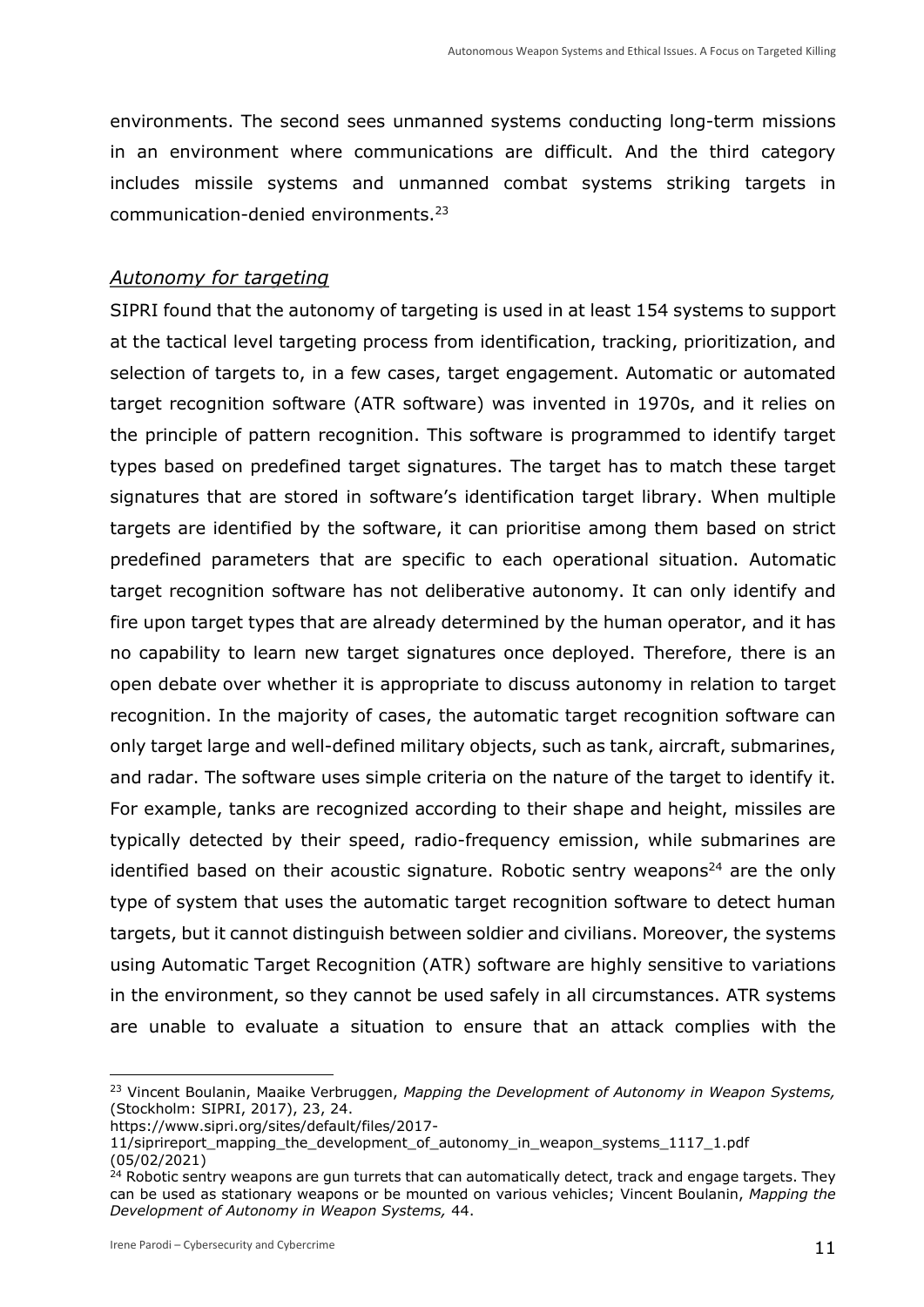*obligations of distinction* (between combatant and civilians), *proportionality* (prohibits excessive civilian harm), and *precaution* (to avoid and minimize civilian harm).<sup>25</sup> They apply a rudimental principle of distinction ignoring everything that does not match the predefined target. Indeed, they are unable to understand if the target has surrendered or is *hors de combat* for some reason, neither they can detect if the target is surrounded by civilians and civilian objects, which would be an essential requirement to apply the principles of proportionality and precaution. There are two main problems that obstacle the developments of this technology. The first is the lack of training and test data. Indeed, target recognition algorithms have to be trained on a large set of data related to the mission scenario, in order to expose the algorithm to any variable that it will be expected to handle. Thus, the dataset has to include information about different possible background or the weather conditions. The challenge here is not only the training of the algorithm but to find the data needed about the target, particularly if it is human. The second main problem is about the concerns with regard to predictability that rise about the machine-learning techniques, such as deep learning. Actually, learning systems operate like "black boxes", the process, leading from input to output, is unknown or difficult to comprehend. This creates uncertainty about how the system could respond to an input different from the one used during the training phase. Accordingly, the use of machine learning for the development of automatic target recognition software has, so far, been restricted to experimental research.<sup>26</sup>

The weapon systems using ATR software are intended to operate as a decision aid in operational context where the presence of civilians and civilian objects is unlikely. Moreover, the human-machine command-and-control relationship is based on human in the loop in nearly one-third of the systems identified by SIPRI dataset. ATR software is mainly used when the target is beyond the visual range of human operators, or it is moving too fast for human capabilities. In these situations, humans retain the decision to engage the target. In other circumstances, weapon systems using ATR software can engage the target autonomously. Nevertheless, they are weapon systems that are intended to protect ships, ground installations, or vehicles against incoming projectiles. Usually, the human is on the loop, so the system is supervised, and it has different modes of engagement. Autonomy is used only in

<sup>&</sup>lt;sup>25</sup> Rules and principles of international law in combat. "New SIPRI Reflection Film on limits on autonomy in weapon systems", in *SIPRI*, March 27, 2020. [https://www.sipri.org/news/2020/new-sipri-reflection](https://www.sipri.org/news/2020/new-sipri-reflection-film-limits-autonomy-weapons-systems)[film-limits-autonomy-weapons-systems.](https://www.sipri.org/news/2020/new-sipri-reflection-film-limits-autonomy-weapons-systems) (05/02/2021)

<sup>26</sup> Vincent Boulanin, *Mapping the Development of Autonomy in Weapon Systems,* 24-26.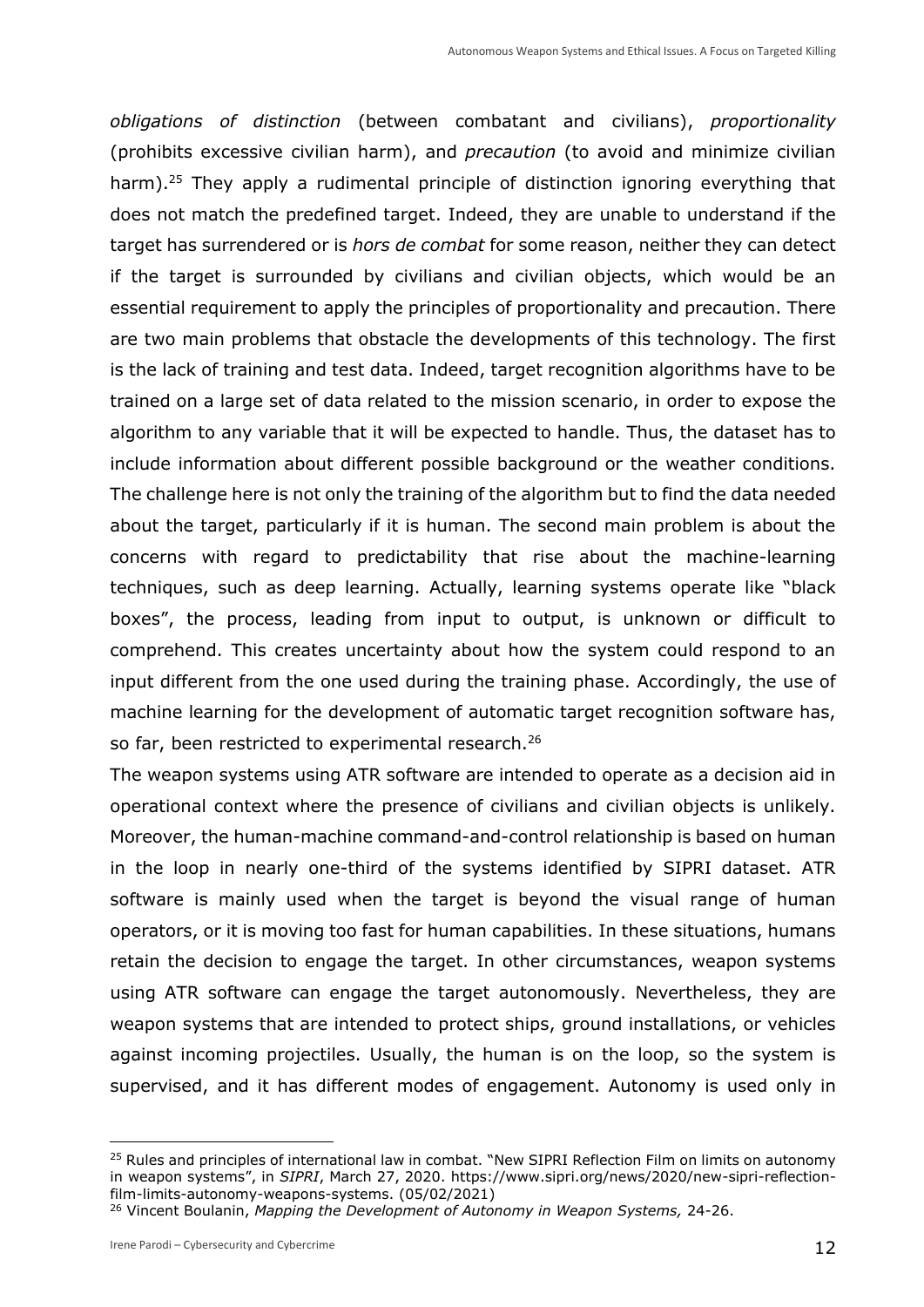circumstance when the time would be to short for humans to be able to respond. Furthermore, the automated target recognition technology can also be found in unarmed military systems. This technology is typically used for intelligence, surveillance, and reconnaissance missions with the task of feeding target information to another weapon system, or to a command-and-control chain. An example can be the MQ-4C Triton, that can detect and classify targets using advanced image and radar returning recognition software. It can be pre-programmed to zoom on particular target types and relays images that can be of particularly interesting for human operators.<sup>27</sup>

#### *Autonomy of intelligence*

Military systems can use autonomy to collect and process different types of information that may be particularly relevant from the command-and-control perspective. The existing weapon systems use information processing taking the form of automated detection of simple objects or events matching specific predefined criteria. They can be employed for detection of explosive devices. This capability is usually found in robotic weapon systems designed for bomb ordnance disposal. They use different sensors depending on the type of the explosive that they are supposed to detect. These systems are usually managed by human operators remotely. However, few recent systems, as the Counter IED and Mine Suite (CIMS), can execute the entire process autonomously from detection to destruction. Another example of information processing task is the detection of perimeter intrusion – has in robotic platforms. It has the aim to secure known perimeters, such as military bases, borders, or warehouses. The detection process is relatively unsophisticated; indeed, the systems are programmed to detect movements or unauthorized presences using a set of sensors. An example is the Mobile Detection Assessment and Response System (MDARS), that can autonomously detect intrusions using forward-looking infrared, radar, light detection and ranging sensors, and radiofrequency identification. Another goal of such military system is detecting the location of gunfire or other weapon fire. In this scenario, the system is used to improve protection of human forces on the ground. The RedOWL optional sensor of the 510 Packbot, that is a ground robot, is an example of system used in this circumstance. It locates sniper and mortars, nevertheless, the system does not attack these targets, it simply communicates information about the direction and range to forces on the

<sup>27</sup> Vincent Boulanin, *Mapping the Development of Autonomy in Weapon Systems,* 26, 27.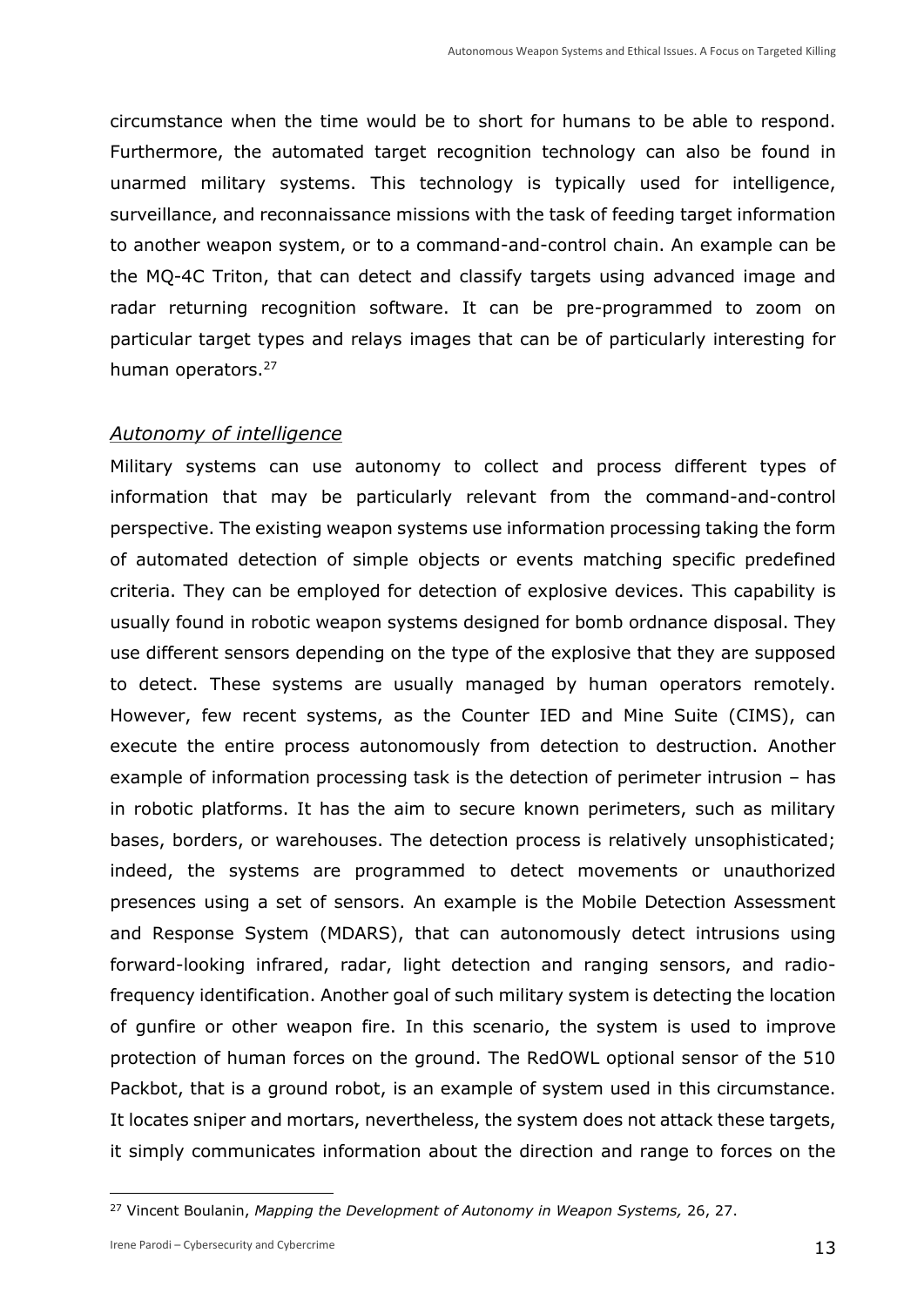ground. A further capability that military systems can have is the detection of objects of interest in intelligence, surveillance, and reconnaissance (ISR) missions. A limitation of most unmanned systems used for ISR missions is that they do not have on-board ability to analyse the intelligence information they collect. Human analysts off-board have to monitored and assessed the collected data. Hence, new-generation unmanned systems will include image data processing software that permits systems to autonomously process information of interest and convey that information to humans for disambiguation. An example of these new-generation unmanned systems is the ScanEagle, it is a small unmanned aircraft system (UAS) which is able to detect autonomously objects of interest on the sea surface. However, the system can only differentiate between water and non-water. Speaking about intelligence data generation, three specific functions can be identified. The first is mapping generation, the second is threat assessment, and the third is about big data analytics. The former is particularly common for underwater systems and is emerging in the last generation of reconnaissance aerial systems. It is the ability to autonomously generate details about the environment. An example is Shield AI, a tactical UAS that can generate three-dimensional maps and it requires no human piloting or GPS. The second function concerns defensive systems that are programmed to evaluate the level of risk according to predefined criteria. Israel's Iron Dome missile defence system can gauge where an incoming missile will detonate and suggest countermeasures. The latter function is the use of big data analytics for pattern recognition in intelligence data. This capability does not take place on-board weapon systems due to the high demand of computer power. Machine-learning algorithms allow military commands to find correlations in large and heterogeneous sets of intelligence data. An example is the algorithm used by the US to search the Global System for Mobile communication metadata of 55 million mobile phone users in Pakistan in order to track messages between al-Qaeda members.<sup>28</sup>

Analysing the human-machine command-and-control relationship, the majority of the function of these autonomous military systems are not safety critical; thus, they generally do not require direct supervision. However, detection of explosive devices and threat assessment in defensive systems are exceptions because they are related to the use of kinetic force.<sup>29</sup>

<sup>28</sup> Vincent Boulanin, *Mapping the Development of Autonomy in Weapon Systems,* 27-29.

<sup>29</sup> Vincent Boulanin, *Mapping the Development of Autonomy in Weapon Systems,* 29.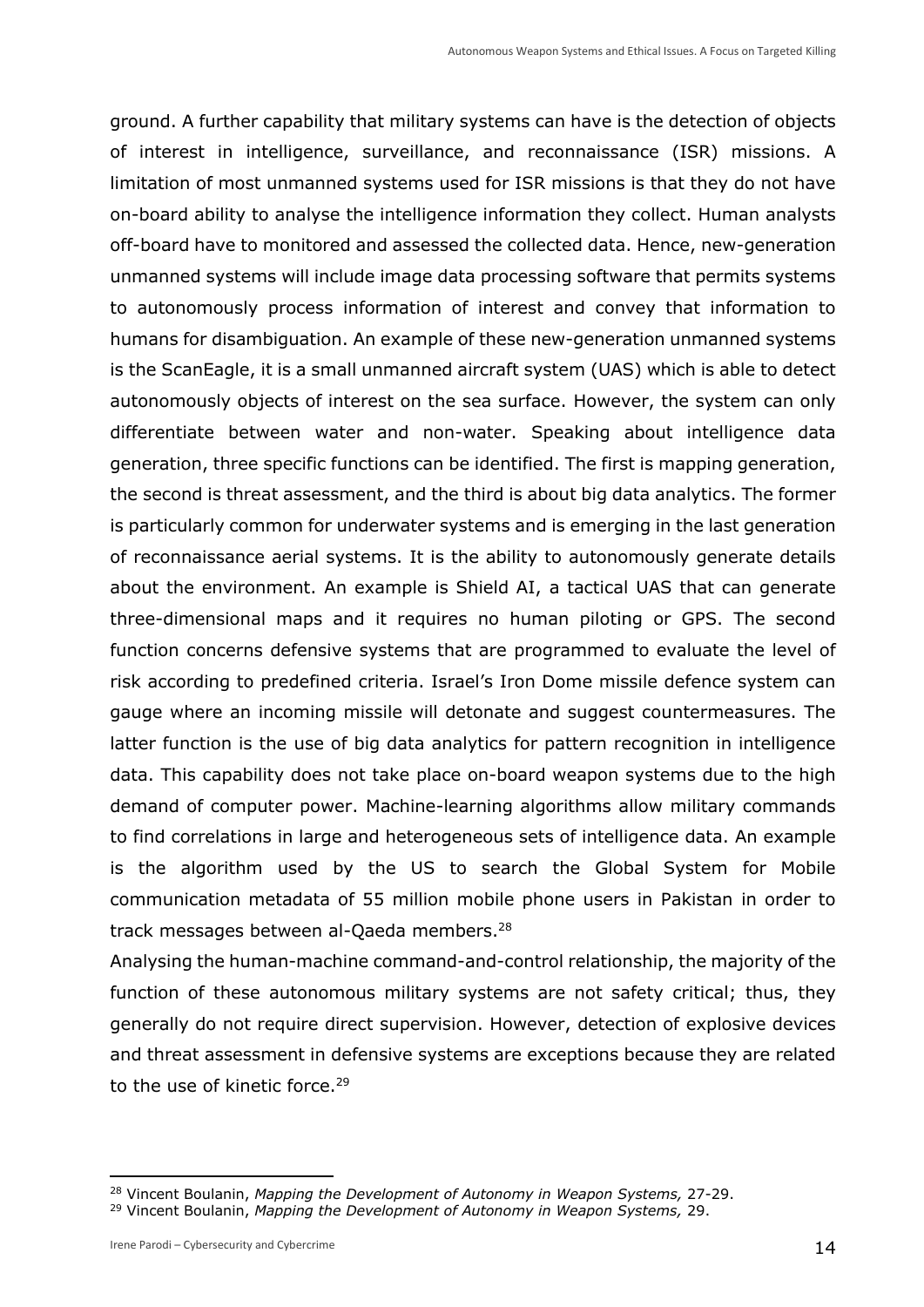#### *Autonomy for interoperability*

Interoperability is the capacity of military equipment and troops to operate in conjunction with each other. There are autonomous military systems that have the ability to execute tasks or missions coopering with other systems (machine-machine teaming) or with combat troops (human-machine teaming). The two options of teaming have to be analysed separately.

Machine-machine teaming can be developed in different forms, among which the most basic is information sharing. Systems are connected and can communicate to share sensors or information, but each has its own goals. Instead, collaborative autonomy is a more complex model of interoperability, multiple systems are able to coordinate their action in order to achieve a common goal. The software architecture – that is employed in this kind of interoperability – has to be able in commanding and controlling the action of the "collective system" or the "system of systems" as a whole. The system of the systems can be formed by a "swarm" of identities or an heterogenous systems, for example a mix of UASs and unmanned surface systems. In the former case, software's architecture is designed to govern a collective behaviour in order to achieve effects that a single unit cannot reach by itself. In the latter case, software's architecture predetermines the specific role of each unite within the large group. The collaborative autonomy capability is a structure that is still under development. It has been tested in different scenarios. For example, the coordinated mobility is a capability that an increasing number of systems under development staring to use. As in the autonomous navigation, the main technical difficulty is the nature of the environment, particularly in land domain. Another example of interoperability is the development of coordinated ISR operations over a large geographical area. That could see involved small, low-cost UASs for ISR missions, for example a swarm of Perdix drones. A further case in which this technology can be applied is perimeter surveillance and protection, in antiaccess/area-denial manoeuvres. But it can also be employed in distributed attacks. The development of a control architecture in which weapon systems could automatically distribute targets among themselves is being investigated. In this scenario, a higher-level UAS, which could act as the central authority, would identify a target and then hand it over to a lower-level UAS.<sup>30</sup>

<sup>30</sup> Vincent Boulanin, *Mapping the Development of Autonomy in Weapon Systems,* 30, 31.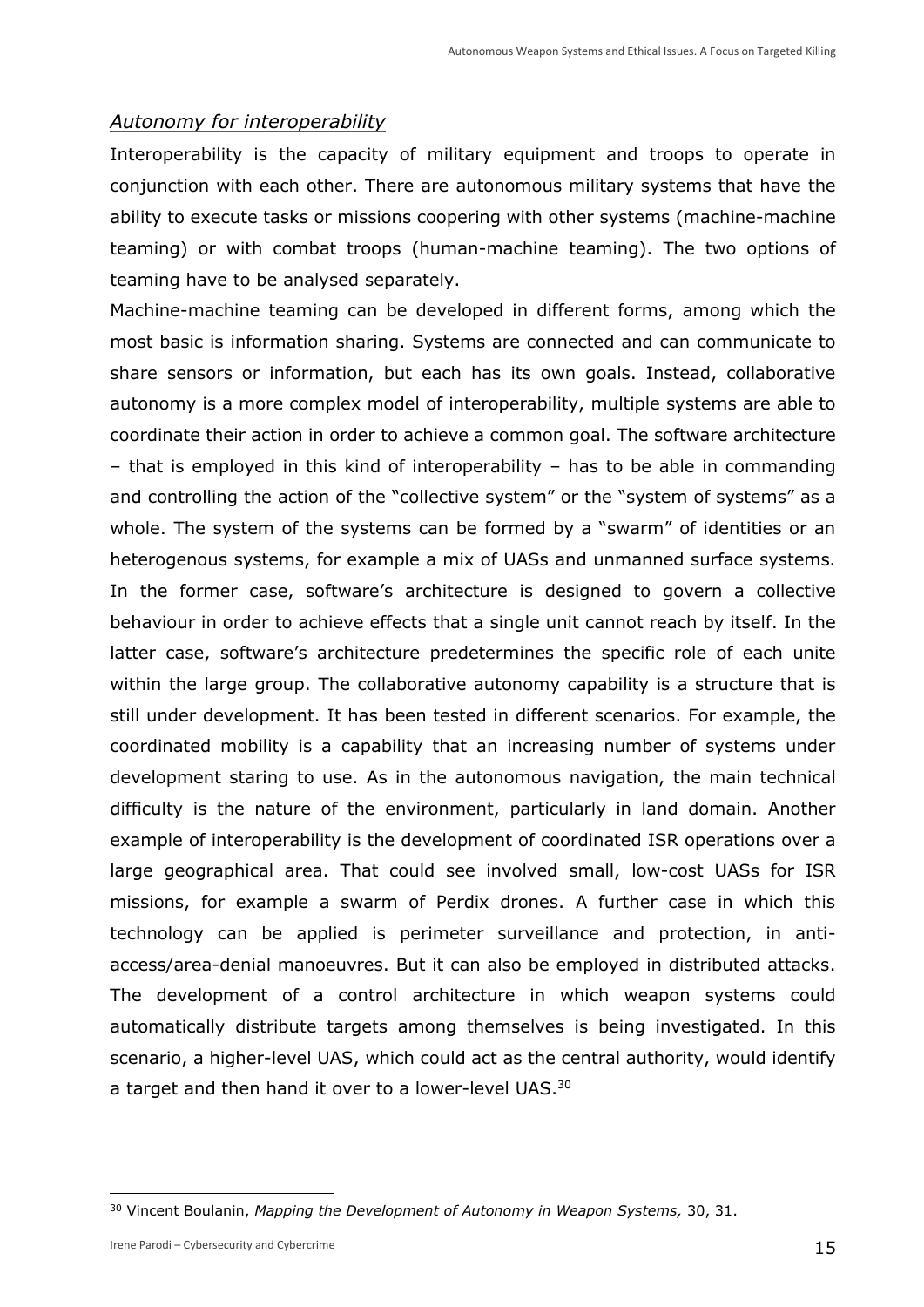The human-machine command-and-control relationship in machine-machine teaming is a nascent area of research. Indeed, system of systems can be supervised and controlled in two ways. Firstly, it can be supervised by *centralized control*, in which the system of systems is controlled by a human operator who sends commands to a system which then distributes them to the rest of the network. Secondly, it can be supervised by a *decentralized control*, in which the human operator gives instructions and commands to the system of systems as a whole. Both controls have pros and cons. In the specific case of swarms, experts prefer to use a decentralized control, because with this method the swarm has more resilience in case of individual unit  $loss.<sup>31</sup>$ 

| Command-and-control structure                   | Description                                                                                                                                    | Pros                                                                                                                | Cons                                                                                                                                                                  |
|-------------------------------------------------|------------------------------------------------------------------------------------------------------------------------------------------------|---------------------------------------------------------------------------------------------------------------------|-----------------------------------------------------------------------------------------------------------------------------------------------------------------------|
| Centralized control<br>(centralized)            | Individual elements<br>communicate with a<br>centralized planner<br>that coordinates all<br>tasks                                              | Can find an optimal or<br>'good enough' solution<br>quickly                                                         | Require high<br>bandwidth to transmit<br>data to centralized<br>sources and send<br>instructions back to<br>the swarm<br>Vulnerable to<br>communication<br>disruption |
| Hierarchical coordination<br>(centralized)      | Individual elements are<br>controlled by 'squad'-<br>level agents that are,<br>in turn, controlled by a<br>higher-level controller             |                                                                                                                     |                                                                                                                                                                       |
| Coordination by consensus<br>(decentralized)    | All elements of the<br>systems communicate<br>with one another<br>and use 'voting'<br>or auction-based<br>methods to converge<br>to a solution | Can find solutions to<br>complex problems<br>Can work with low<br>bandwidth between<br>the different elements       | Finding the optimal<br>solution may take<br>multiple iterations,<br>and, hence, time                                                                                  |
| <b>Emergent</b> coordination<br>(decentralized) | Coordination arises<br>by individual swarm<br>elements reacting to<br>one another, like an<br>animal swarm                                     | Can work with no<br>direct communication<br>between elements,<br>hence immune to<br>direct communication<br>jamming |                                                                                                                                                                       |

*Figure 2* – "Command-and-control structure for collective systems, including swarms". Vincent Boulanin, *Mapping the Development of Autonomy in Weapon Systems*, 32.

In the human-machine teaming technological developments are still immature. AI limitations do not allow autonomous systems to have sufficient situational awareness and decision-making capacity to really work in peer with humans. Human-machine teaming remains an experimental capability. A technical obstacle to this teaming is

<sup>31</sup> Ivi.*,* 32, 33.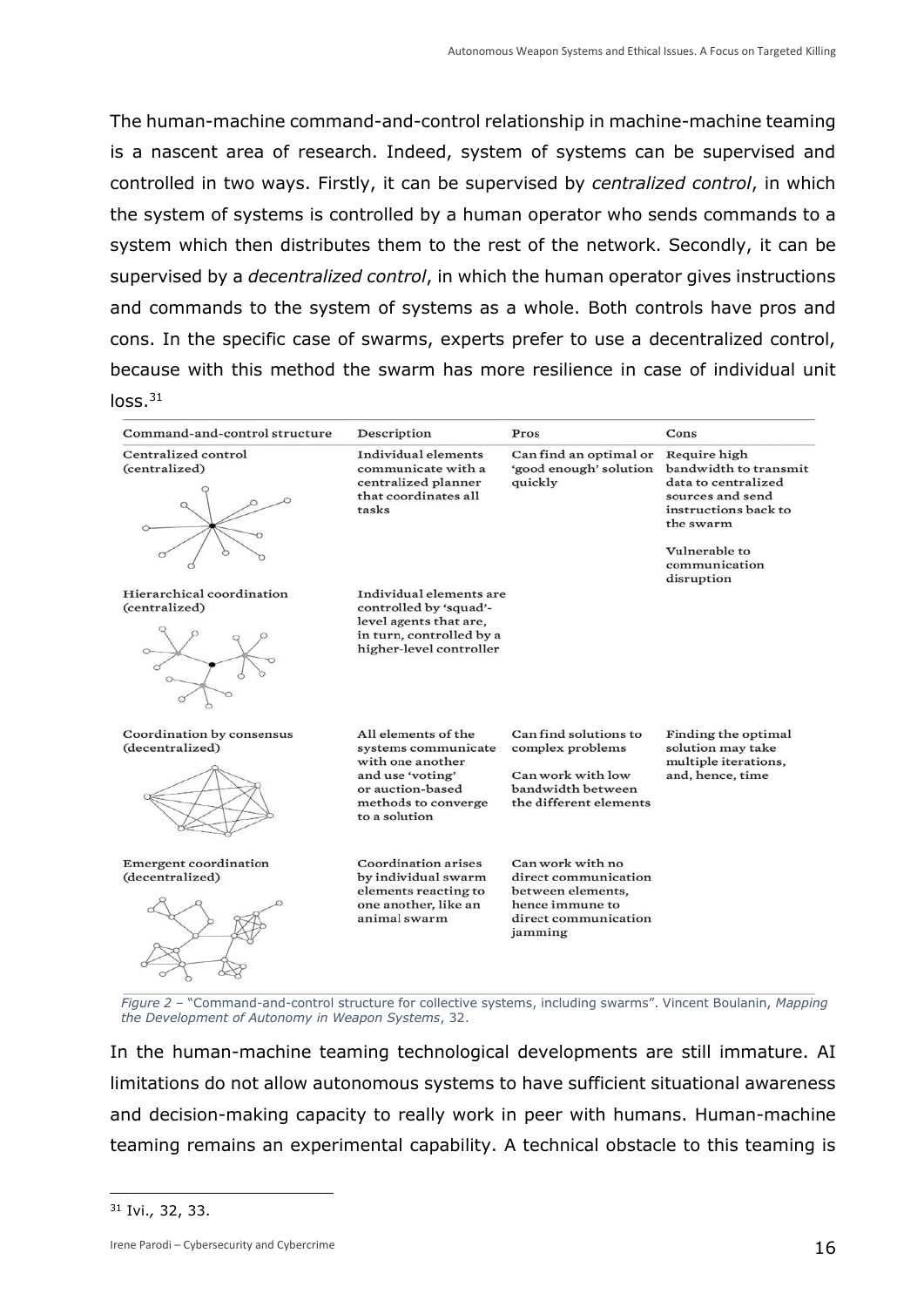the limitation of the existing human-machine communication that is still relying to visual interfaces. Instead, the use of voice command-and-control would give a real possibility of communicating between human and machine in operational and tactical situations.<sup>32</sup>

## *Autonomy for the health management of systems*

The health management of systems is a less common application area of autonomy in weapon systems. Existing systems can self-recharging and self-refuelling (quite difficult for an UAS), detect and diagnose system's faults and failures. Selfmaintenance and self-repair remain experimental capability. All the systems that include health management capabilities are remotely controlled or supervised by human operators. The use of autonomy for these abilities aims to relief human operators' tasks.<sup>33</sup>

# Target detection and ethical issues

Analysing the autonomy in targeting it was shown that automatic target recognition software were developed in the 1970s. The most known and used robots for targeting detection are drones. Before analysing this capability, it has to be specified the

<sup>32</sup> Vincent Boulanin, *Mapping the Development of Autonomy in Weapon Systems,* 33, 34. <sup>33</sup> Ivi., 35.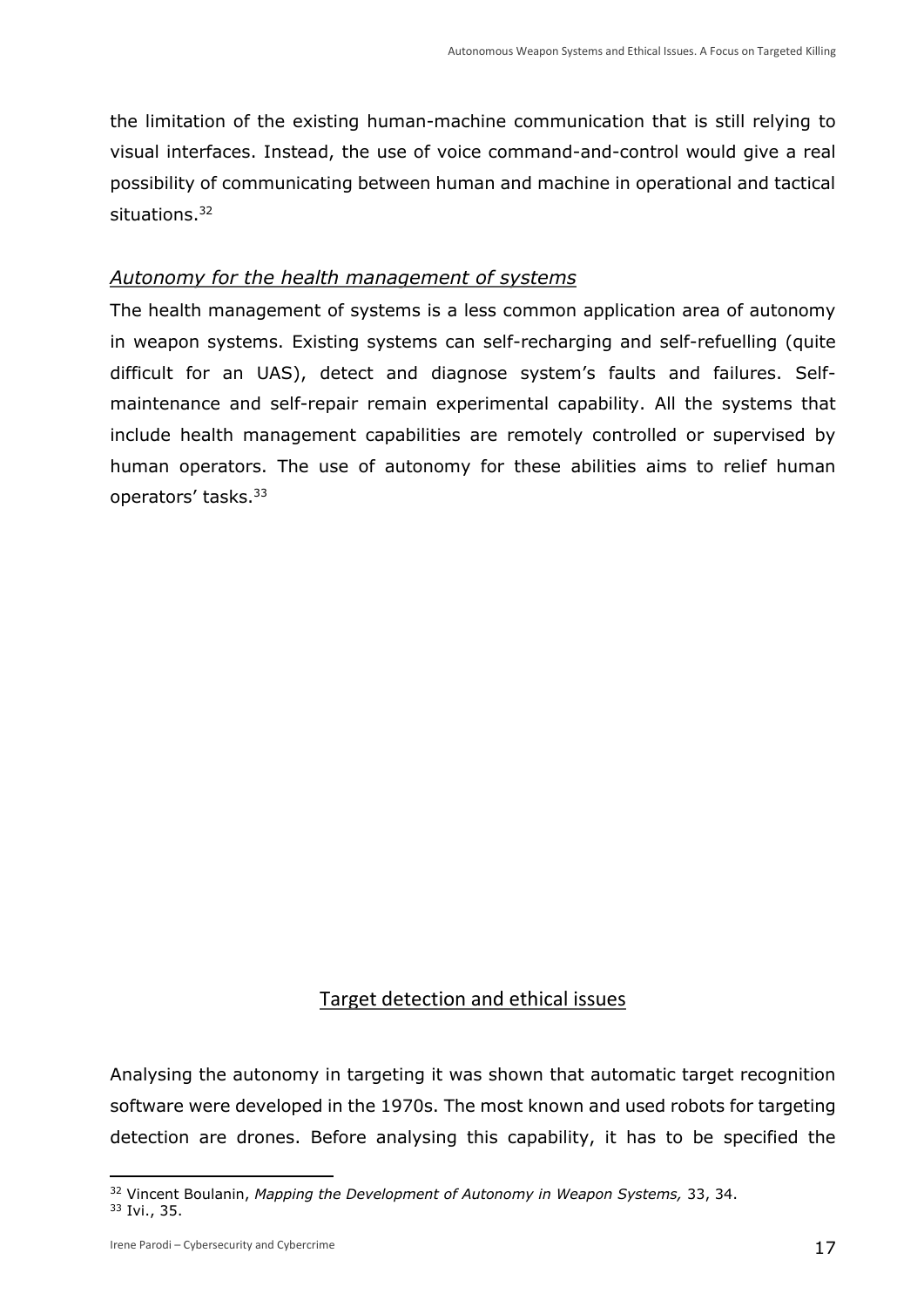difference between drones and Unmanned Aerial Systems (UAVs). UAV is a category that includes drones and Unmanned Aerial Vehicles (UAVs). Drones are remotely autonomously guided aircraft, and UAV are drones characterized by their autonomous flight capability and the ability to operate over long distances with a secure live feed transmission. Their control can be classified in three main categories. The *Remote Pilot Control*, known as operator static automation, in which all decisions are made by a human operator. The *Remote Supervised Control*, or adaptive automation, in which the drone has the ability to launch and carry out a given mission process independently, allowing human intervention, if needed. The *Full Autonomous Control*, or system static automation, in which drones can take any decision for a successful mission completion, without human intervention. Unmanned aerial vehicles, or drone architecture usually consists in three different parts: Unmanned Aircraft (UmA), Ground Control Station (GCS), and Communication Data-Link (CDL). The first is the central drone's processing unit, the second is based on an On-Land Facility (OLF), providing human operators with the capabilities to monitor and control UAVs during the operation. The latter is composed by wireless links that control information flows between the UmA and the GCS. <sup>34</sup>

During the Cold War, aircrafts have been slowly substituted by drones for intelligence gathering, particularly after that Francis Gary Powers was shot down over the Soviet Union territory in 1960. The first prototype of reconnaissance drone was created by Ryan Aeronautical Company, a US government contractor. It was called Firebee target drone, that was developed in a reconnaissance plane known as Lightning Bug. Tagboard was the second developed by Lockheed. Both Tagboard and Lightning Bug usually flew pre-programmed and took photographs. They were used to identify and map enemy missile sites.

<sup>&</sup>lt;sup>34</sup> Jean-Paul Yaacoub, Hassan Noura, Ola Salman, Ali Chehab, "Security analysis of drones systems: attacks, limitations, and recommendations" in *Internet of Things*, May 8, 2020, 3, 8. [10.1016/j.iot.2020.100218.](https://dx.doi.org/10.1016%2Fj.iot.2020.100218) (05/02/2021).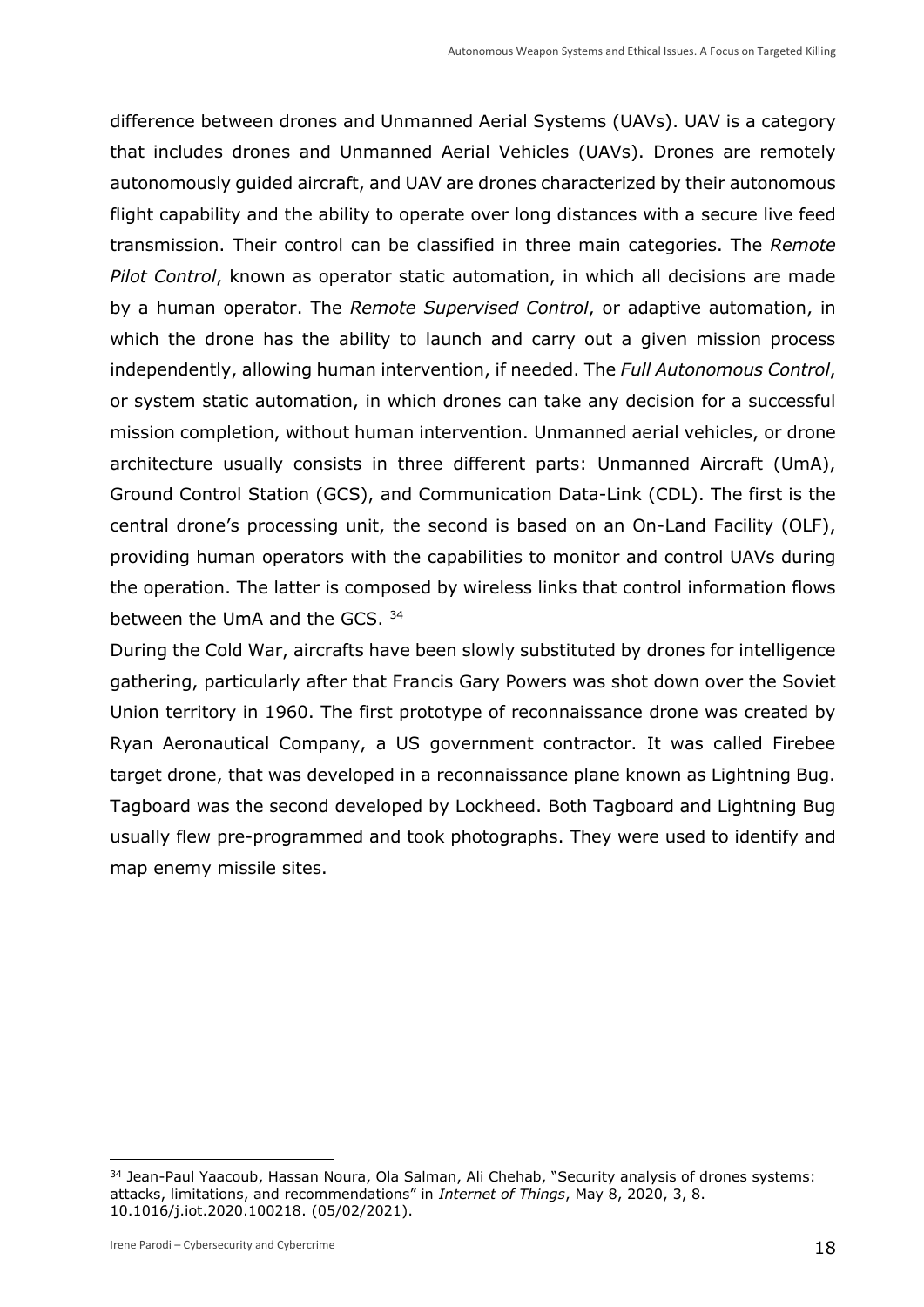

*Figure 3* - UAV classification. Jean-Paul Yaacoub, "Security analysis of drones systems", 9.

During the Vietnam War, drones were used for approximate 3.000 missions and their mission expanded, they were used to take pictures of targets and dispersing propaganda materials and electronic listening devices. However, after the Vietnam War, the first real upgrade of drones took place during the Kosovo air war. Although the ISP capability of drone as well as its data transmission capability were increased, the role of air power and intelligence gathering began to shift dynamic targeting, and the necessity of transmission in real time became clear. So, in the mid-1990s the US Defence Advanced Research Projects Agency (DARPA) establish a new program on high-altitude unmanned aerial vehicles that brought about the Predator and the Global Hawk, two of the primary larger drone systems used today. These programs were put to the test during the US and NATO airstrikes over Kosovo in the later 1990s, and they included the Predator, the Pioneer and a German drone. Though the benefits that drones brought about in targeting, reconnaissance, and surveillance operation were clear, there were some challenges. Indeed, the time of targeting process was too long in same cases. At least two aircrafts, manned or unmanned, had to confirm the target, then the target's location had to be relayed to the bomber aircraft or to a mission control center. Thus, the next step was arming the Predator in 2001 in order to contract the killing-chain. Moreover, the drones started to deploy real-time video to anywhere. The last big step in the development of drone capabilities followed the 9/11 events, during military operations in Afghanistan and then Iraq. Drones were employed in both counterterrorism and counterinsurgency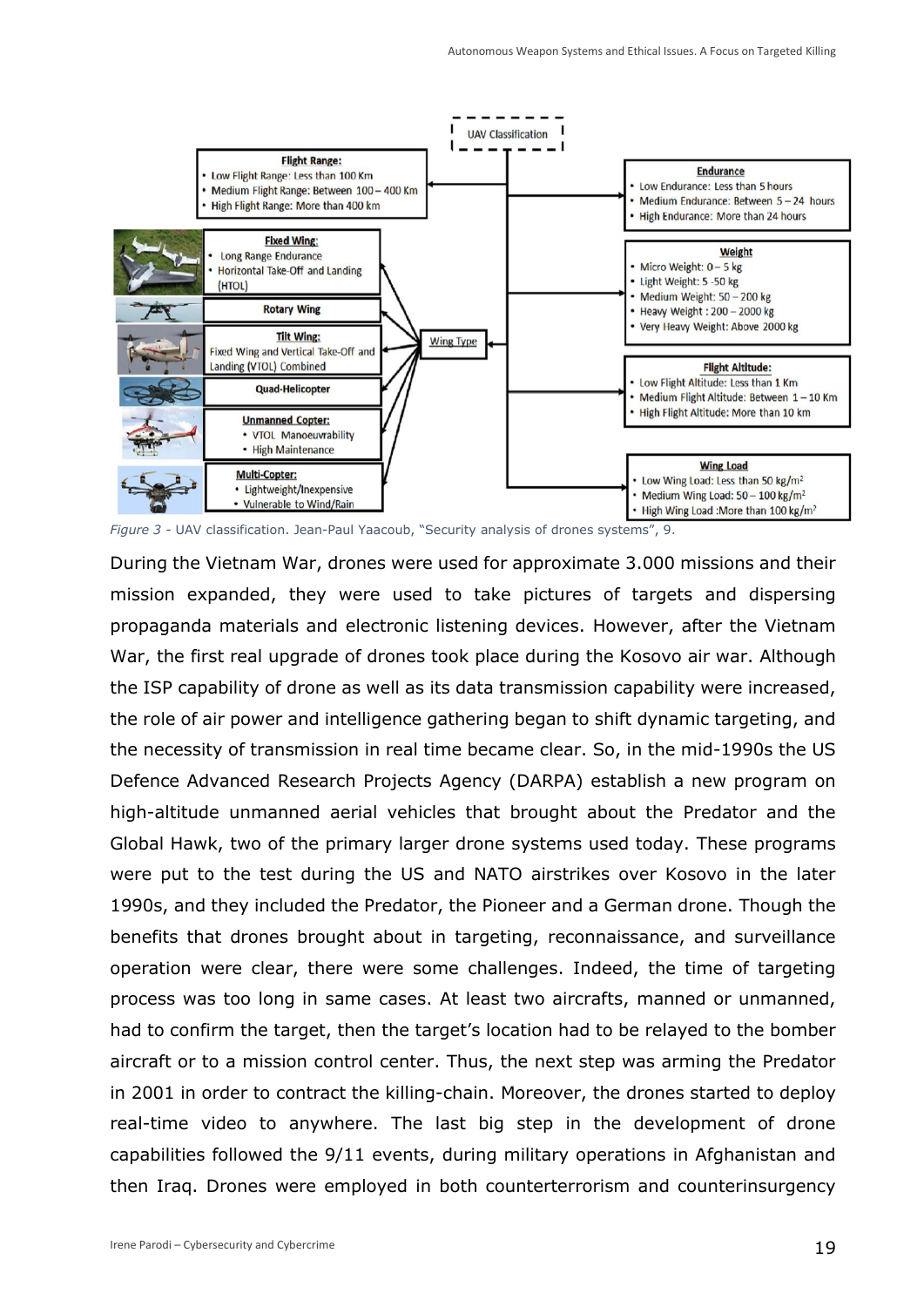operations thanks to their ability to monitor the movement of individuals for long periods of time and providing precision targeting capability. Moreover, in this period there was an effort to make drones more automated. "Since 9/11 the processes of surveillance and targeting started to collapse into each other, forming a single process of lethal surveillance".<sup>35</sup>

After the War on Terror, when armed UAVs were used for precision strikes, the moral and ethical worldwide discussion has associated armed UAVs with targeted killings. This is the reason why nowadays there is a strong aversion in arming a drone.<sup>36</sup> According to scholars, a targeted killing is "the use of internationally lethal violence against a prominent or culpable person or a small group of persons (the target) not in the physical custody of the agent using violence (the source)". $37$  Targeted killing has always been a feature of human society, but, since the turn of the millennium, it has undergone a profound transformation involving three dimensions. First, the number of targeted killing missions has increased significantly, particularly against non-state, terrorist actors. Second, the technological revolution has transformed targeted killing tanks to the proliferation of surveillance and drone technology. Indeed, drones can monitor suspects for a long period of time and deliver deadly attacks with little risks for the operator. Third, states are slowly abandoning their policy secrecy on targeted killing.<sup>38</sup> The use of drones in targeted killing operation depends not only upon the technology available but also upon military commander decisions. If the commanders "see a legitimate and effective way of integrating autonomous weapons into the military-theoretical paradigm that they are applying to target killing operations".<sup>39</sup> According to the scholars, the value of autonomy of UAVs is greater where human supervision imposes a serious operational weight.<sup>40</sup> Nowadays, fully autonomous combat drones are not a reality, but they are, anyway, becoming more and more autonomous. Indeed, drones employed in battlefield are remotely controlled or partially automated. Today's debate on ethical issues about

<sup>35</sup> Katherine Hall Kindervater, "The emergence of lethal surveillance", in *Security Dialogue*, Vol. 47, n. 3, 231, 232. https://www.jstor.org/stable/10.2307/26294130 (05/02/2021).

<sup>&</sup>lt;sup>36</sup> Jack Watling, Nicholas Waters, "Achieving Lethal Effects by Small Unmanned Aerial Vehicles.

Opportunities and Limitations", in *The RUSI journal*, 164:1 (2019), 40, 41.

https://doi.org/10.1080/03071847.2019.1605017 (05/02/2021)

<sup>&</sup>lt;sup>37</sup> Martin Senn, Jodok Troy, "The transformation of targeted killing and international order", in *Contemporary Security Policy*, 38:2 (2017), 186.<https://doi.org/10.1080/13523260.2017.1336604> (05/02/2021)

<sup>38</sup> Ivi., 190.

<sup>&</sup>lt;sup>39</sup> Michael Carl Haas, Sophie-Charlotte Fischer, "The evolution of targeted killing practices: Autonomous weapons, future conflict, and the international order", in *Contemporary Security Policy*, 38:2, 290. [https://doi.org/10.1080/13523260.2017.1336407.](https://doi.org/10.1080/13523260.2017.1336407) (05/02/2021). <sup>40</sup> Ivi., 297.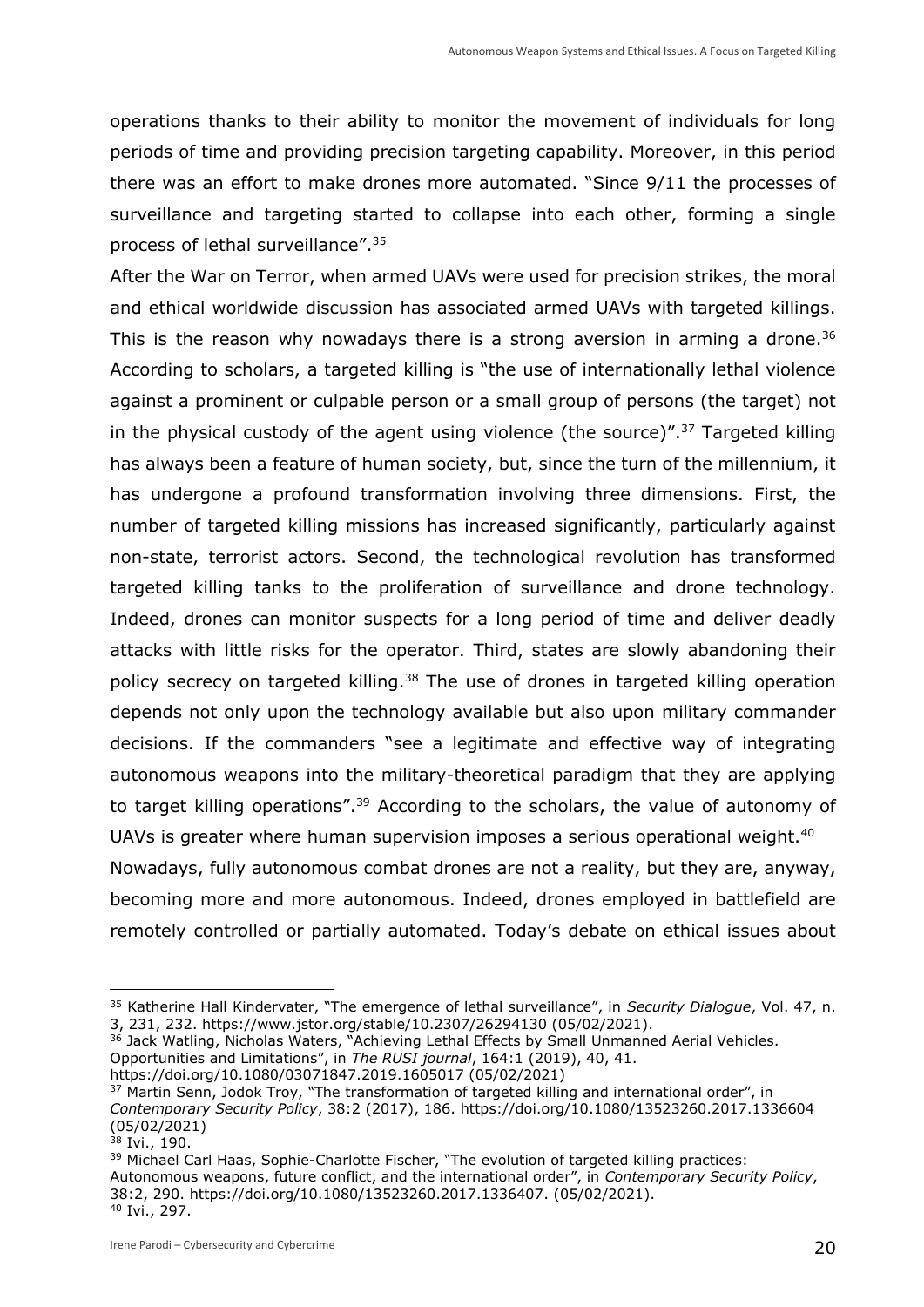the autonomy of drones is addressing the question if the UAVs should behave more autonomously. This capability would add to the training, by machine learning algorithms, a program that would analyse the moral and legal legitimacy of a lethal attack on the target. New types of human-technology interactions in on-the-loop systems, where moral decision-making processes are distributed among humans and machine, are also addressed by the current debate on autonomy of UAVs. This is because humans have to rely more and more on the algorithms used in pattern recognition to identify suspect targets.<sup>41</sup>

There are different human-technology relations in drone warfare. One of them is the embodiment relations, that are crucial because the drone operator is separated from his weapon. The drone is a highly lethal weapon that allows the soldier to operate from a safe distance, thus the connection between weapon and soldier in battle is physically dissolved. However, on the other hand, there is a new quality of proximity due to the sophisticated surveillance technologies that allow the drone, and the operator, to be much closer to the target. The soldier experiences the immediate consequence of the attack more intensively. There is a new combination of physical distance and ocular proximity that can be interpreted in two opposite ways. On one hand, drone operators are able to act more ethically because they are not physically involved in the conflict and they do not suffer the stress of the battlefield. On the other hand, it was said that the proximity would privileges the view, and the implications are far more deadly. Another implication – that does not concern soldiers – is about the embodiment perceived also on the other side of the conflict. Citizens in battlefield regions have to live in the knowledge that they are constantly observed by invisible drones, thus, that a drone strike could happened anytime.<sup>42</sup>

Another relation among humans and machines is about the perception that operators have of the possible target. Usually, surveillance activities are a preventive operation, thus the target is followed for weeks and operators have to understand if the target is a terrorist or not. In order to do so, there is the risk of a certain "PlayStation mentality" that substitutes the real person in the world with a virtual target. Applying machine learning algorithms in an on-the-loop system, the situation becomes even more complex. Another criticized aspect of the pattern-of-life analysis is the "Kill lists". They are meta-data collected by drones and analysed by complex algorithms,

<sup>41</sup> Oliver Müller, "'An Eye Turned into a Weapon': a Philosophical Investigation of Remote Controlled, Automated, and Autonomous Drone Warfare", in *Philosophy & Technology*, December 15, 2020, 4, 5. [https://doi.org/10.1007/s13347-020-00440-5.](https://doi.org/10.1007/s13347-020-00440-5) (05/02/2021). <sup>42</sup> Ivi., 9, 10.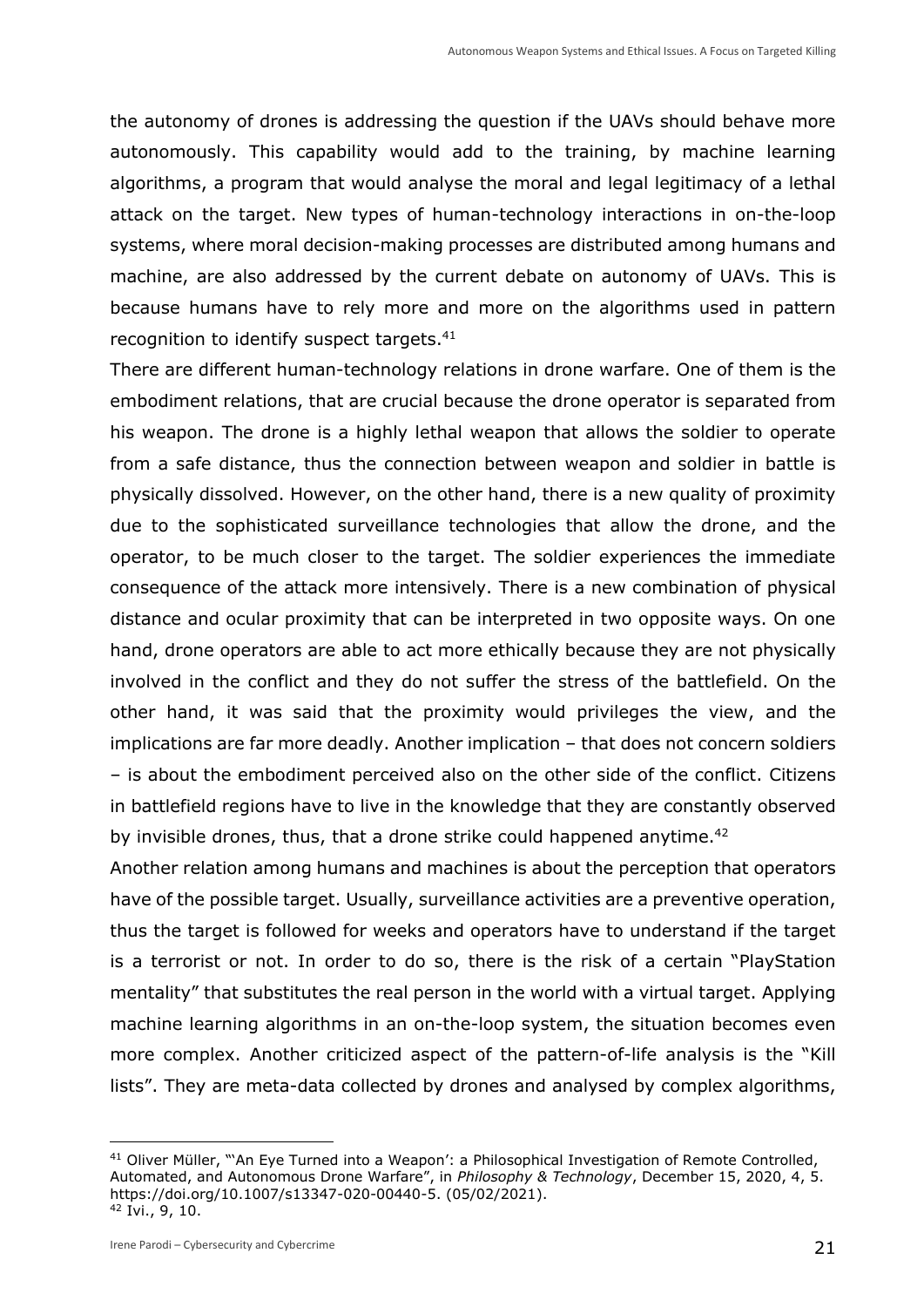then interpretated by humans. Moreover, pattern recognition technologies are trained with machine learning algorithms in order to support the discrimination of targets, with regard to the discrimination of civilians and combatants in IHL. Though, aside from the fact that it is really difficult even to find a definition of "civilian" in a conflict area and it will be more and more difficult to identify enemy soldiers in the new asymmetrical wars, it is ethically highly problematic to delegate the decision of killing a person to an autonomous machine.<sup>43</sup> A legitimate lethal decision process has to "meet requirements that the human decision-maker involved in verifying legitimate targets and initiating lethal forces against them be allowed sufficient time to be deliberative, be suitably trained and well informed, and be held accountable and responsible".<sup>44</sup>

<sup>43</sup> Oliver Müller, "'An Eye Turned into a Weapon'", 14.

<sup>44</sup> Peter Asaro, "On banning autonomous weapon systems: human rights, automation, and the dehumanization of lethal decision-making", in *International Review of the Red Cross*, Vol. 94, n. 886, (Summer 2012), 695. https://doi.org/10.1017/S1816383112000768 (05/02/2021).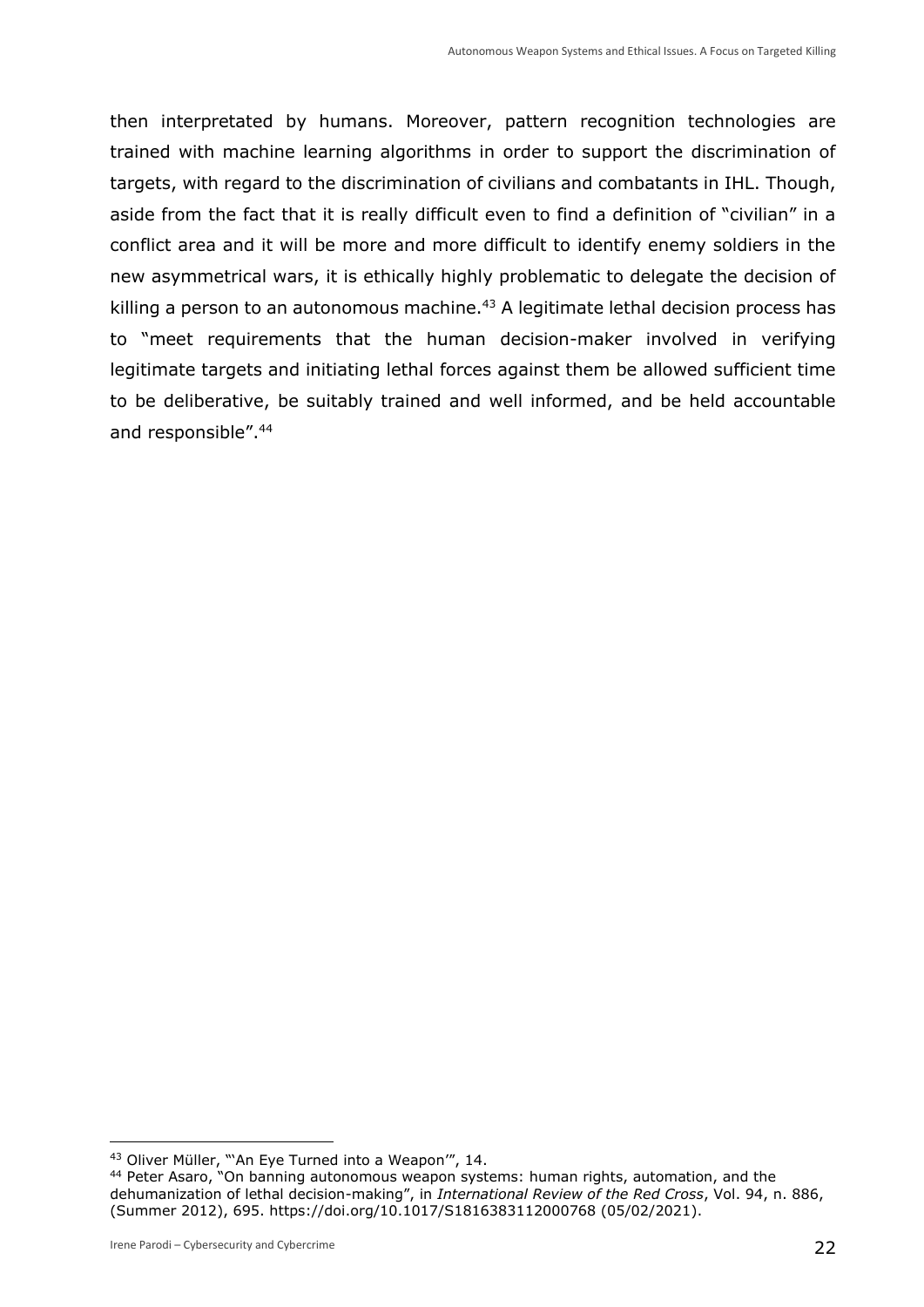## Conclusion

On 8 April 2019, the High-Level Expert Group on AI presented the Ethics Guidelines for Trustworthy Artificial Intelligence. According to the Guidelines, in order to be trustworthy, AI should be lawful. Thus, AI has to respect all applicable laws and regulations, ethical principles and values, and to be robust from a technical perspective taking into account its social environment. Moreover, the Guidelines identifies seven key requirements that trustworthy AI should meet to be classified as such. The first regards the relation with humans that need to be allowed to make informed decisions, and it identifies three possible system relationships: human-inthe-loop, human-on-the-loop, and human-in command. The second is about technical robustness and safety: AI systems need to be resilient, accurate, reliable, and reproducible in order to minimize any unintended harm. Thirdly, AI systems have to ensure full respect for privacy and data protection, and legitimised access to data through adequate data governance mechanisms. The fourth addresses transparency issues, underlying the need for transparent data, system, and AI busines models. The fifth is related to the non-discrimination principle suggesting that unfair bias must be avoided. The sixth underline the importance of social and environmental wellbeing. Accordingly, it says that AI system should be sustainable and environmentally friendly and should take into account other living beings, considering their social and societal impact. The last is about accountability: mechanisms should be put in place to ensure responsibility and accountability for AI systems and their outcomes especially in critical applications.<sup>45</sup>

These are the latest laws that AI systems need to meet, at least in Europe. These are a halt on the development of fully autonomous weapon systems, particularly the first, the third and the seventh principles above. Few scholars agree about the position suggesting "to focus the development of future military technologies away from these so-called ethical systems and towards the development of systems that can actually improve the ethical conduct of humans in armed conflicts".<sup>46</sup> Other scholars suggest that "military organizations—network-centric ones, in particular—tend to have a strong preference for close operational supervision of frontline forces and that commanders will be reluctant to surrender control over sensitive operations."<sup>47</sup> It is

<sup>45</sup> "Ethics guidelines for trustworthy AI", in *European Commission*, (April 8, 2019). [https://ec.europa.eu/digital-single-market/en/news/ethics-guidelines-trustworthy-ai.](https://ec.europa.eu/digital-single-market/en/news/ethics-guidelines-trustworthy-ai) (05/02/2021). <sup>46</sup> Peter Asaro, "On banning autonomous weapon systems", 709.

<sup>47</sup> Michael Carl Haas, Sophie-Charlotte Fischer, "The evolution of targeted killing practices", 297.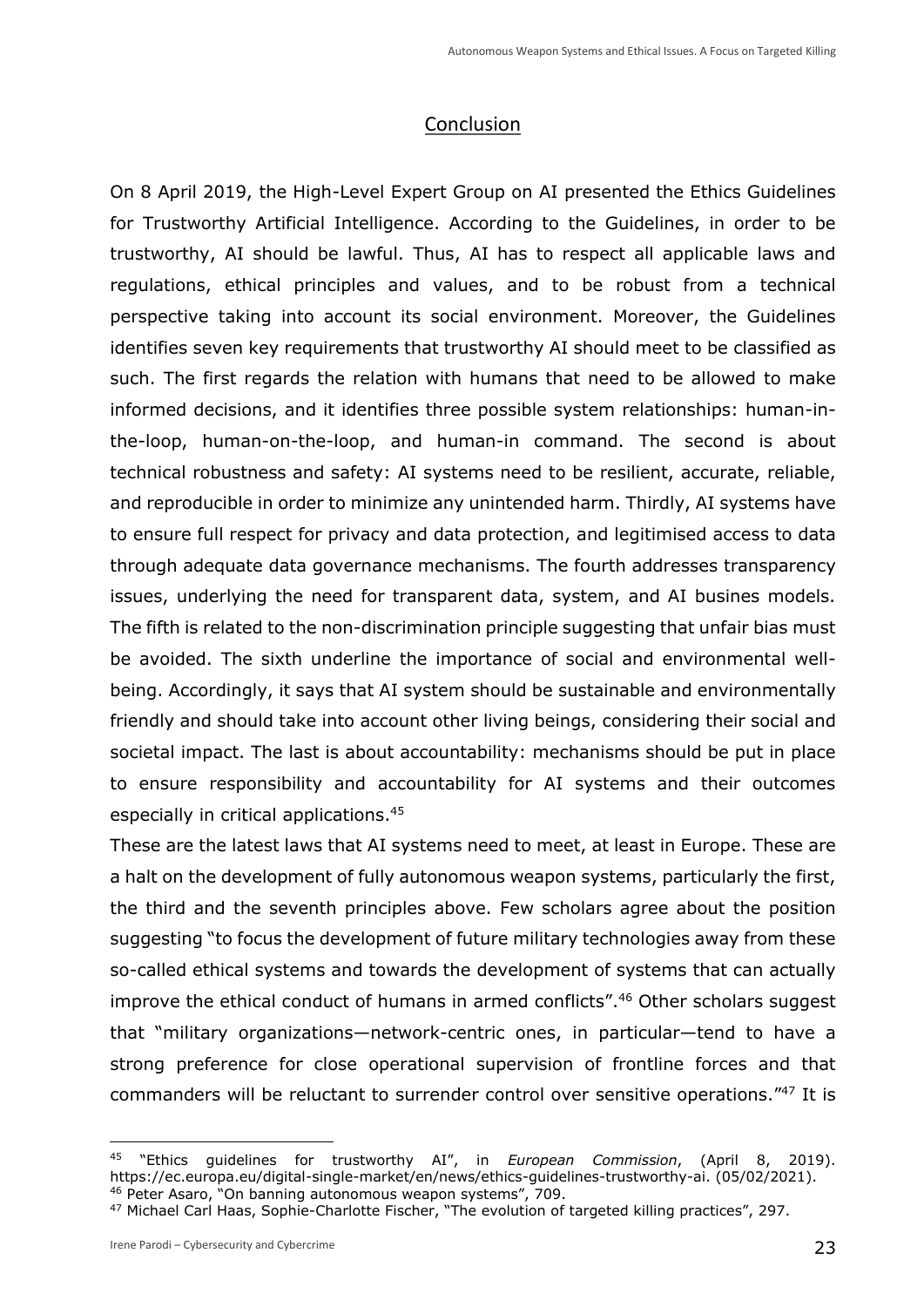unclear if autonomous weapon systems will be able to comply with IHL principles and, moreover, if it would be established the criminal individual responsibility for breaches of IHL through autonomous systems, given the opaqueness of algorithms.<sup>48</sup>

<sup>48</sup> Michael Carl Haas, Sophie-Charlotte Fischer, "The evolution of targeted killing practices", 300.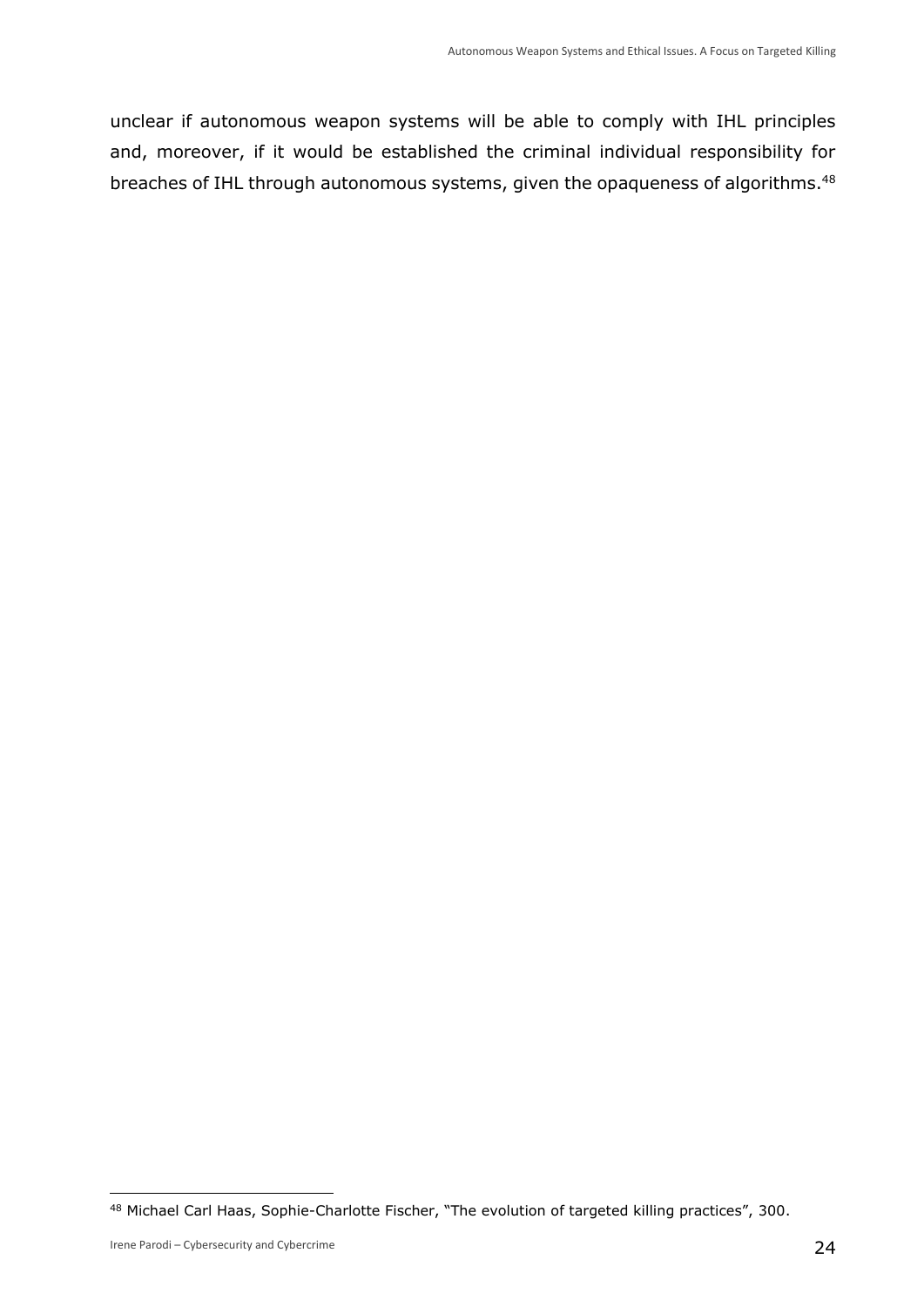# References

- Amoroso, Daniele. Tamburini, Guglielmo. "Autonomous Weapons Systems and Meaningful Human Control: Ethical and Legal Issues". *Curr Robot Rep*, n. 1 187- 194 (2020). Accessed: February 5, 2021. [https://doi.org/10.1007/s43154-020-](https://doi.org/10.1007/s43154-020-00024-3) [00024-3.](https://doi.org/10.1007/s43154-020-00024-3)
- Asaro, Peter. "On banning autonomous weapon systems: human rights, automation, and the dehumanization of lethal decision-making". *International Review of the Red Cross*, Vol. 94, n. 886, 687-709 (Summer 2012). Accessed: February 5, 2021. [https://doi.org/10.1017/S1816383112000768.](https://doi.org/10.1017/S1816383112000768)
- Boulanin, Vincent. Verbruggen, Maaike. *Mapping the Development of Autonomy in Weapon Systems.* Stockholm, SIPRI. (2017). Accessed: February 5, 2021. [https://www.sipri.org/sites/default/files/2017-](https://www.sipri.org/sites/default/files/2017-11/siprireport_mapping_the_development_of_autonomy_in_weapon_systems_1117_1.pdf) 11/siprireport mapping the development of autonomy in weapon systems [\\_1117\\_1.pdf.](https://www.sipri.org/sites/default/files/2017-11/siprireport_mapping_the_development_of_autonomy_in_weapon_systems_1117_1.pdf)
- Cumming, M. L.. "Artificial Intelligence and the Future of Warfare". *Chatham House* (2017). Accessed: February 5, 2021. [https://www.chathamhouse.org/sites/default/files/publications/research/2017-](https://www.chathamhouse.org/sites/default/files/publications/research/2017-01-26-artificial-intelligence-future-warfare-cummings.pdf) [01-26-artificial-intelligence-future-warfare-cummings.pdf.](https://www.chathamhouse.org/sites/default/files/publications/research/2017-01-26-artificial-intelligence-future-warfare-cummings.pdf)
- "Ethics guidelines for trustworthy AI". *European Commission*, (April 8, 2019). Accessed: February 5, 2021. [https://ec.europa.eu/digital-single](https://ec.europa.eu/digital-single-market/en/news/ethics-guidelines-trustworthy-ai)[market/en/news/ethics-guidelines-trustworthy-ai.](https://ec.europa.eu/digital-single-market/en/news/ethics-guidelines-trustworthy-ai)
- Haas, Michael Carl. Fischer, Sophie-Charlotte. "The evolution of targeted killing practices: Autonomous weapons, future conflict, and the international order". *Contemporary Security Policy*, 38:2, 281-306 (2017). Accessed: February 5, 2021. [https://doi.org/10.1080/13523260.2017.1336407.](https://doi.org/10.1080/13523260.2017.1336407)
- Müller, Oliver. "'An Eye Turned into a Weapon': a Philosophical Investigation of Remote Controlled, Automated, and Autonomous Drone Warfare". *Philosophy & Technology*, December 15, 2020. Accessed: February 5, 2021. <https://doi.org/10.1007/s13347-020-00440-5>.
- Kindervater, Katherine Hall. "The emergence of lethal surveillance". *Security Dialogue*, Vol. 47, n. 3 (2016), 223-238. Accessed: February 5, 2021. <https://www.jstor.org/stable/10.2307/26294130> .
- "New SIPRI Reflection Film on limits on autonomy in weapon systems". *SIPRI*. March 27, 2020. Accessed: February 5, 2021.